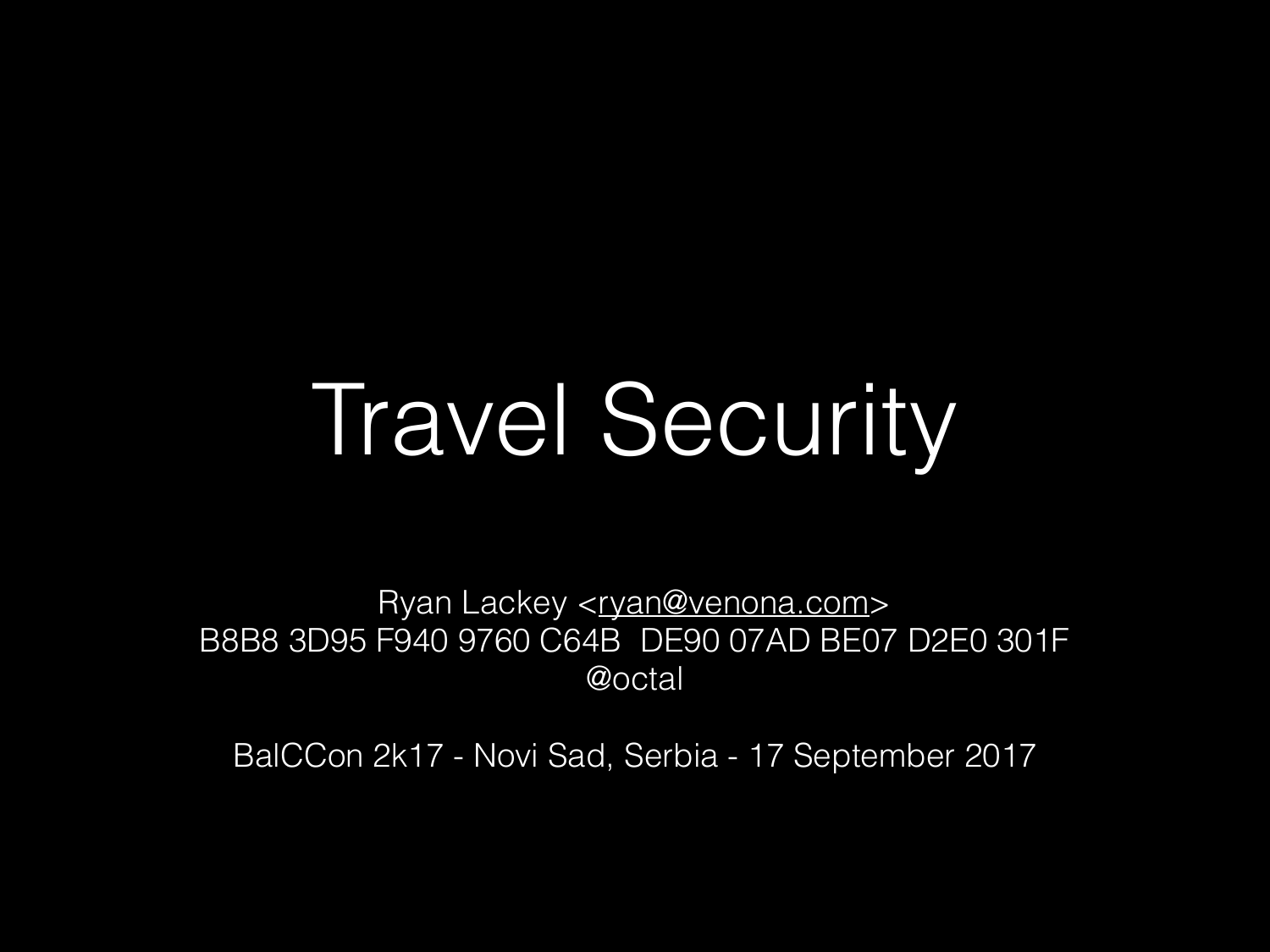### Overview

- System to think about relative risk of travel
- Tactics, Techniques, Procedures for safer travel
- Examples of things which worked and didn't
- Future research/development opportunities
- **• Now with 100% more Donald Trump!**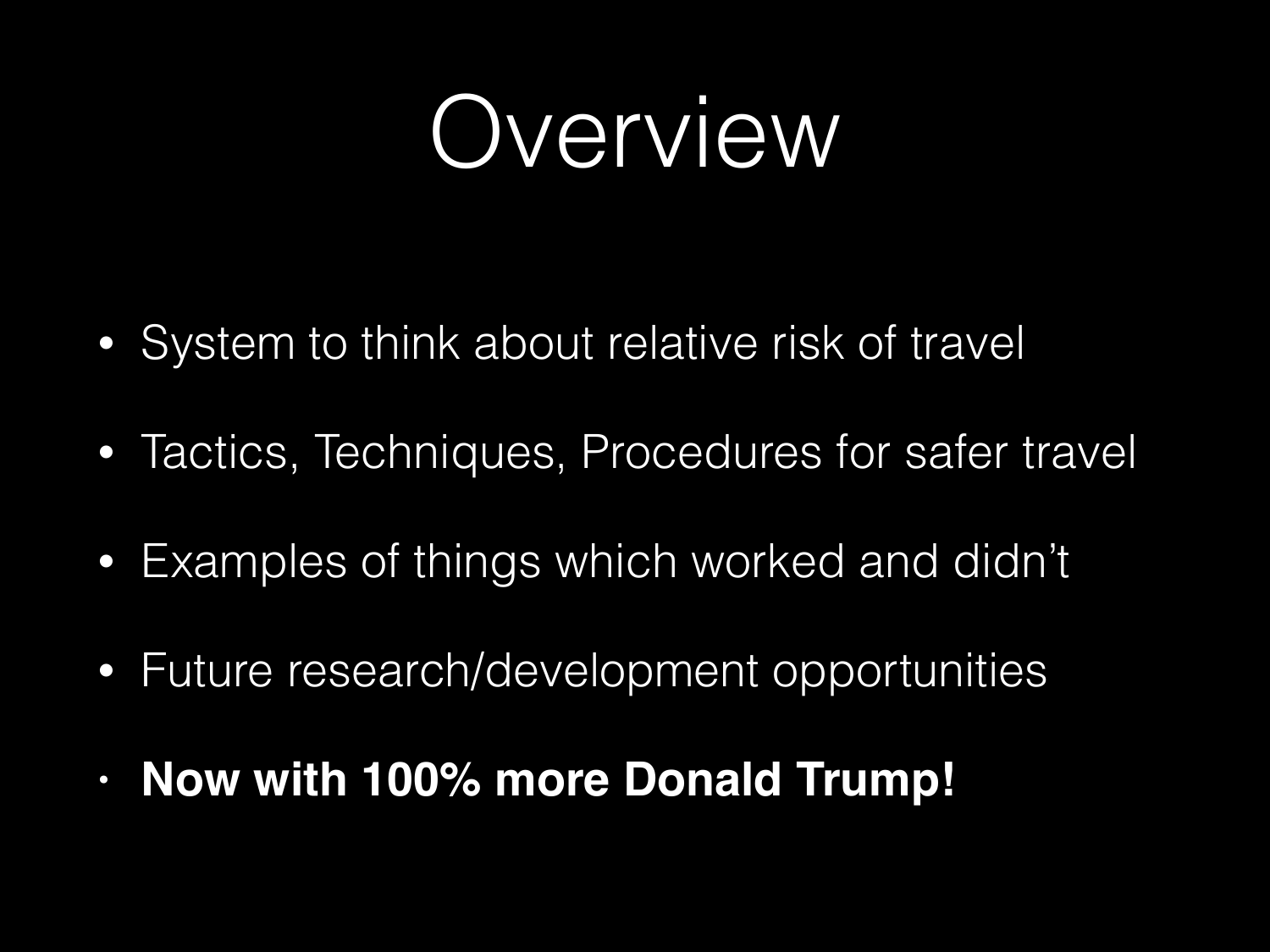### Who am I?

- Cypherpunk from the early 1990s
- HavenCo: offshore datahaven in the North Sea
- Iraq/Afghanistan for ~8 years
- Trusted Computing startup (CryptoSeal)
- Network security vendor (Cloudflare)
- Now: startup making secure computing devices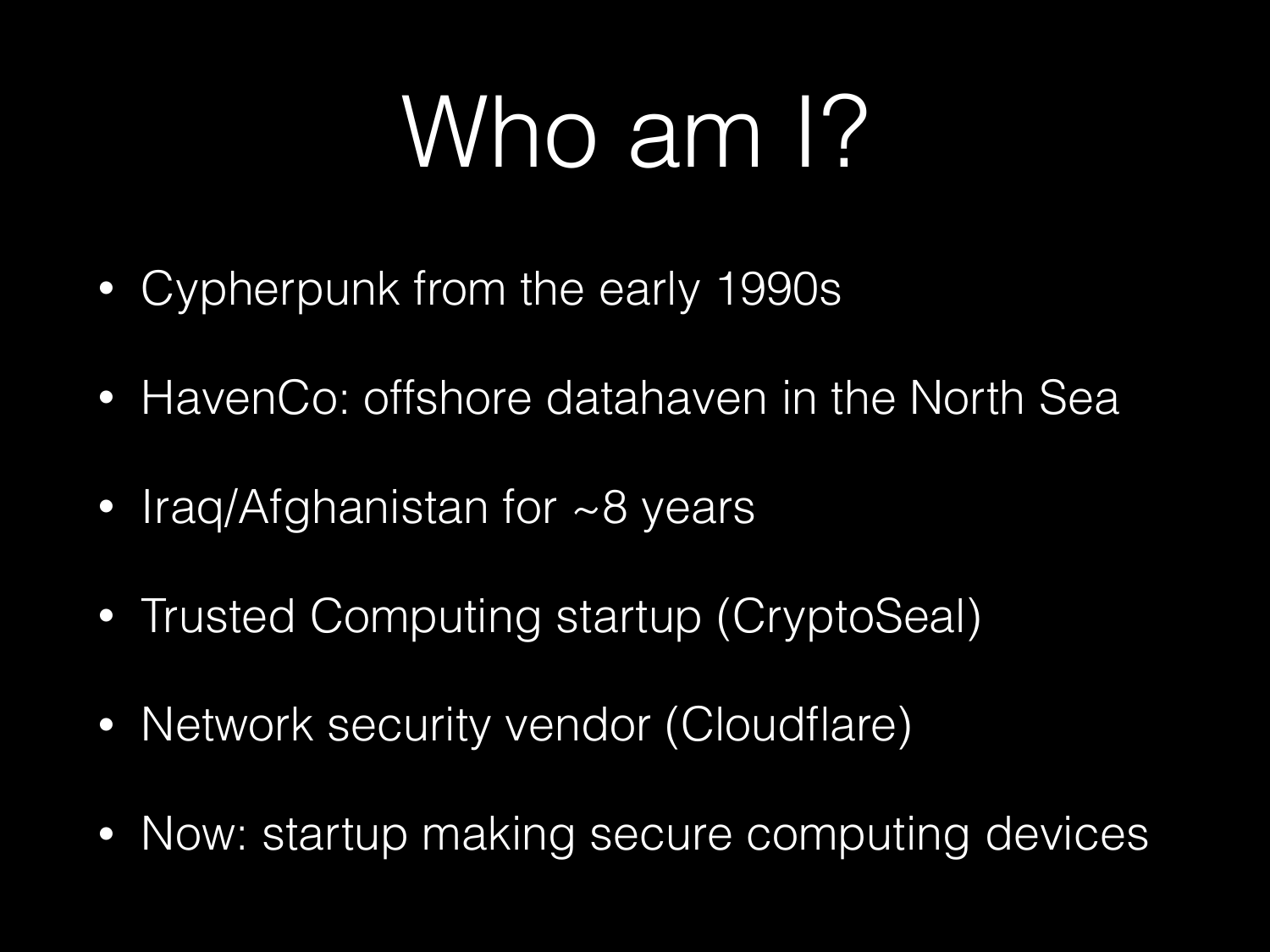## More important cred!

- Traveled to >100 countries\* worldwide
- Frequent work and personal travel
- Frequent traveler in multiple programs
- Interested in quasi-safe/adventure destinations
- Nerd; lots of computer gear when I travel
- Probably on several "lists"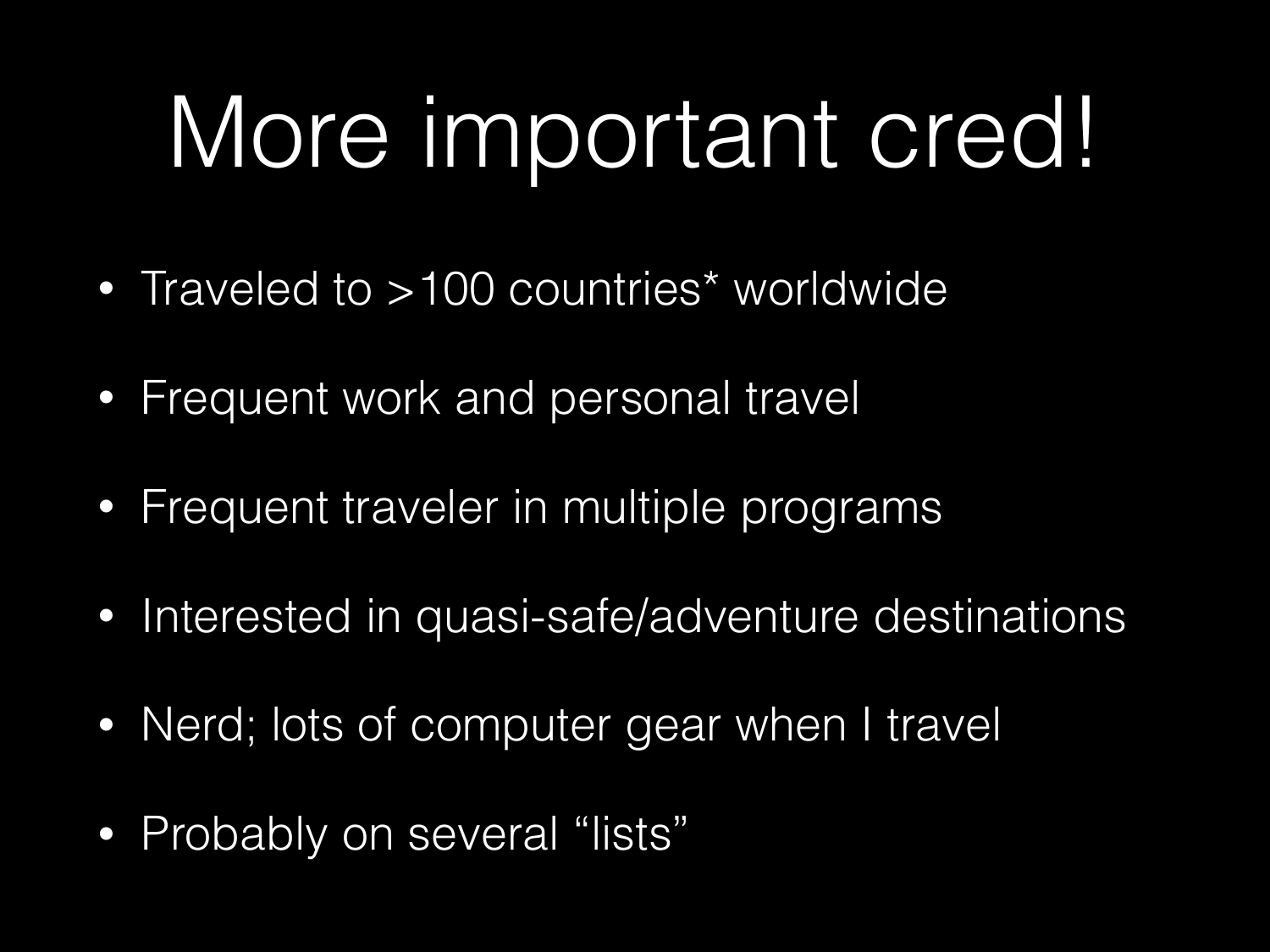# Why is travel special?

- Exposure to multiple jurisdictions
- Weaker/special laws around borders and search
- Away from support
- Out of your ordinary experience
- High value population for targeting
- Always changing/evolving threats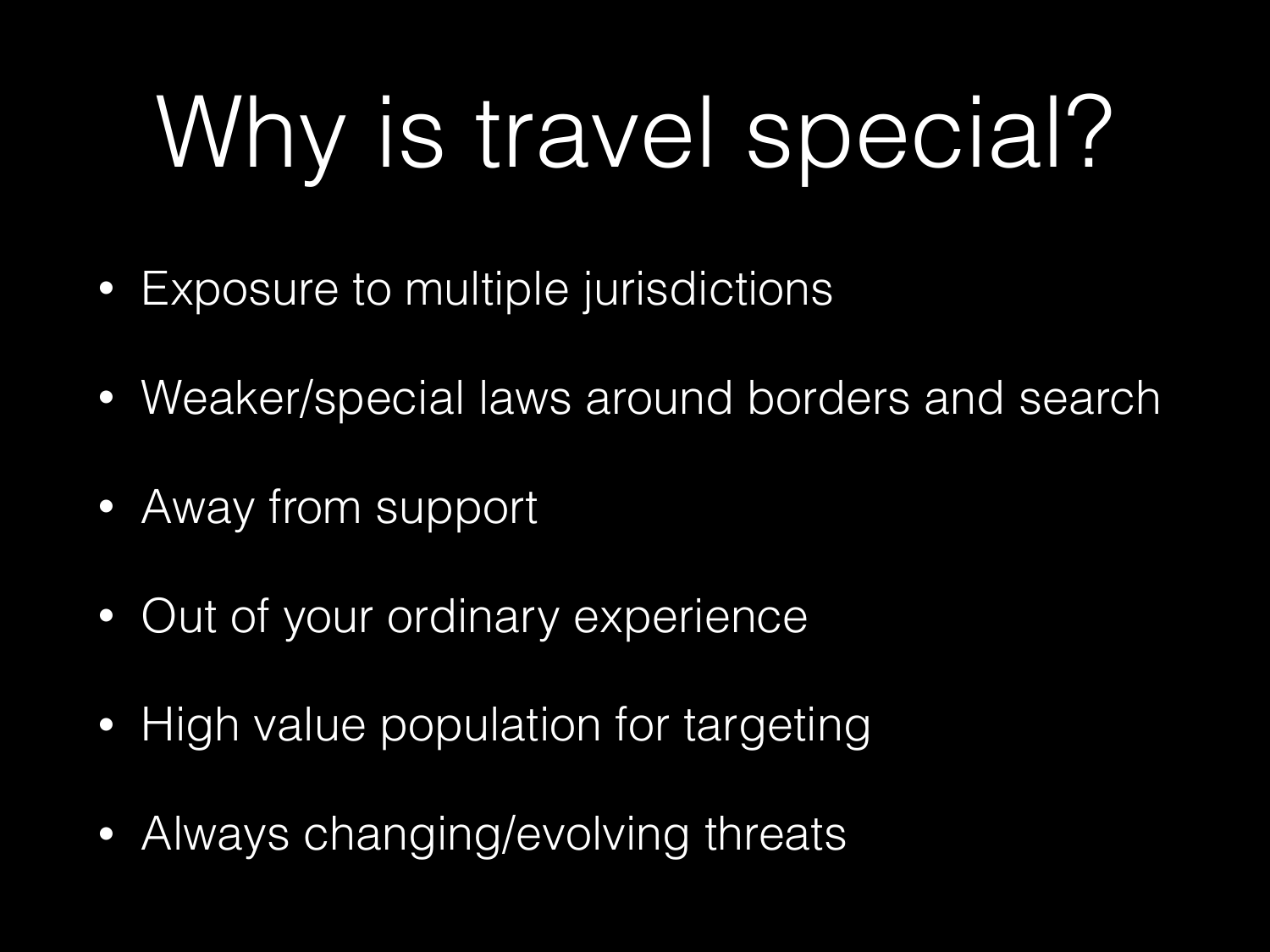# Why do we care now?

- Always has been a concern for governments/IC
- New: Rise of economic espionage
- New: Many countries being more aggressive due to terrorism and security concerns
- New: Volume of routine international travel high
- New: People travel with very connected devices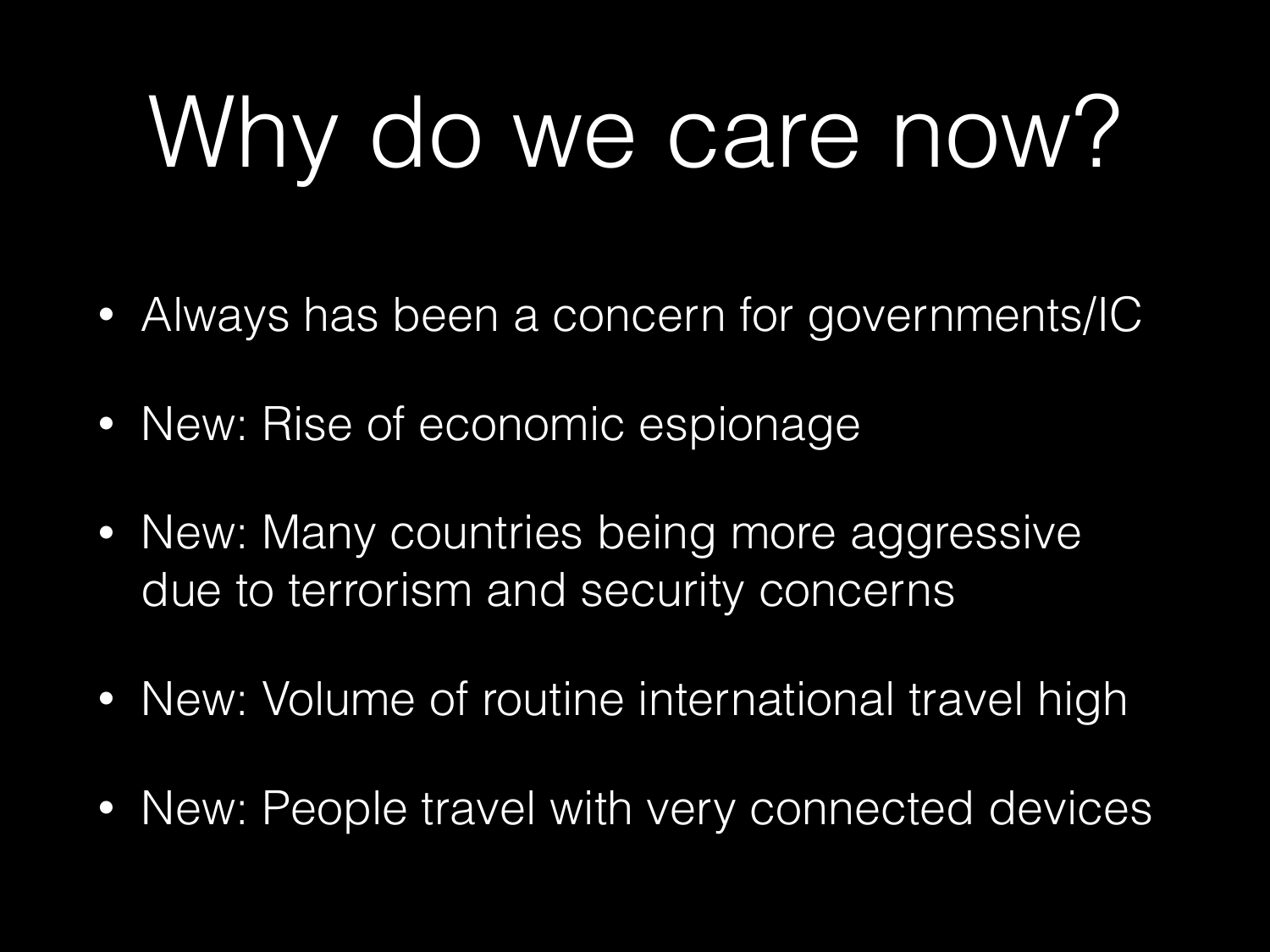## Traits of risky travel

- International
- Initiated by someone other than you
- Schedule known to attacker in advance
- Unusual for you, but also routine can be risky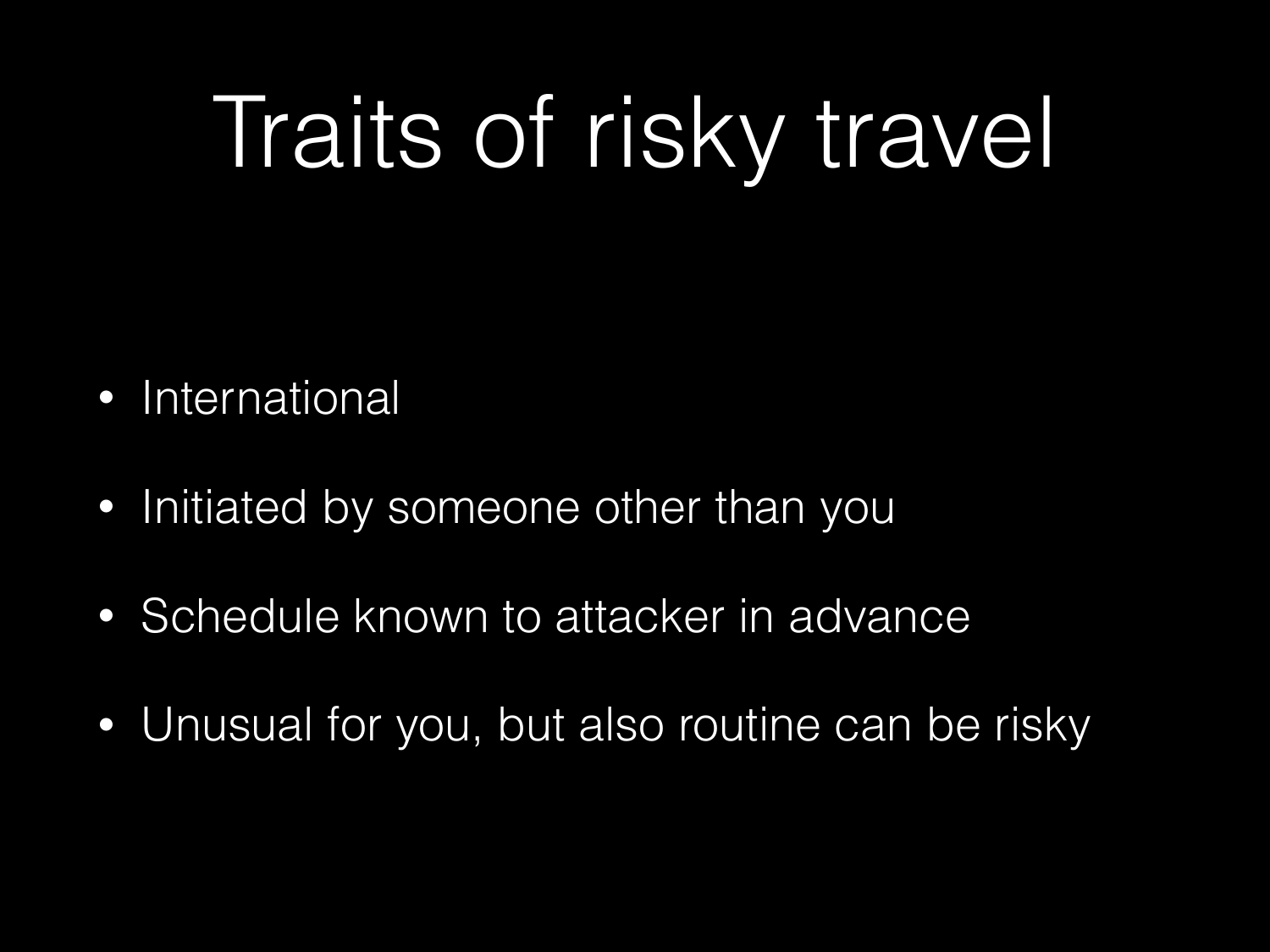### Who are high-risk travelers?

- Some people on their own ("Zero to Snowden")
- Employment or associates as targets
- Source countries, transit, destination
- History of being a target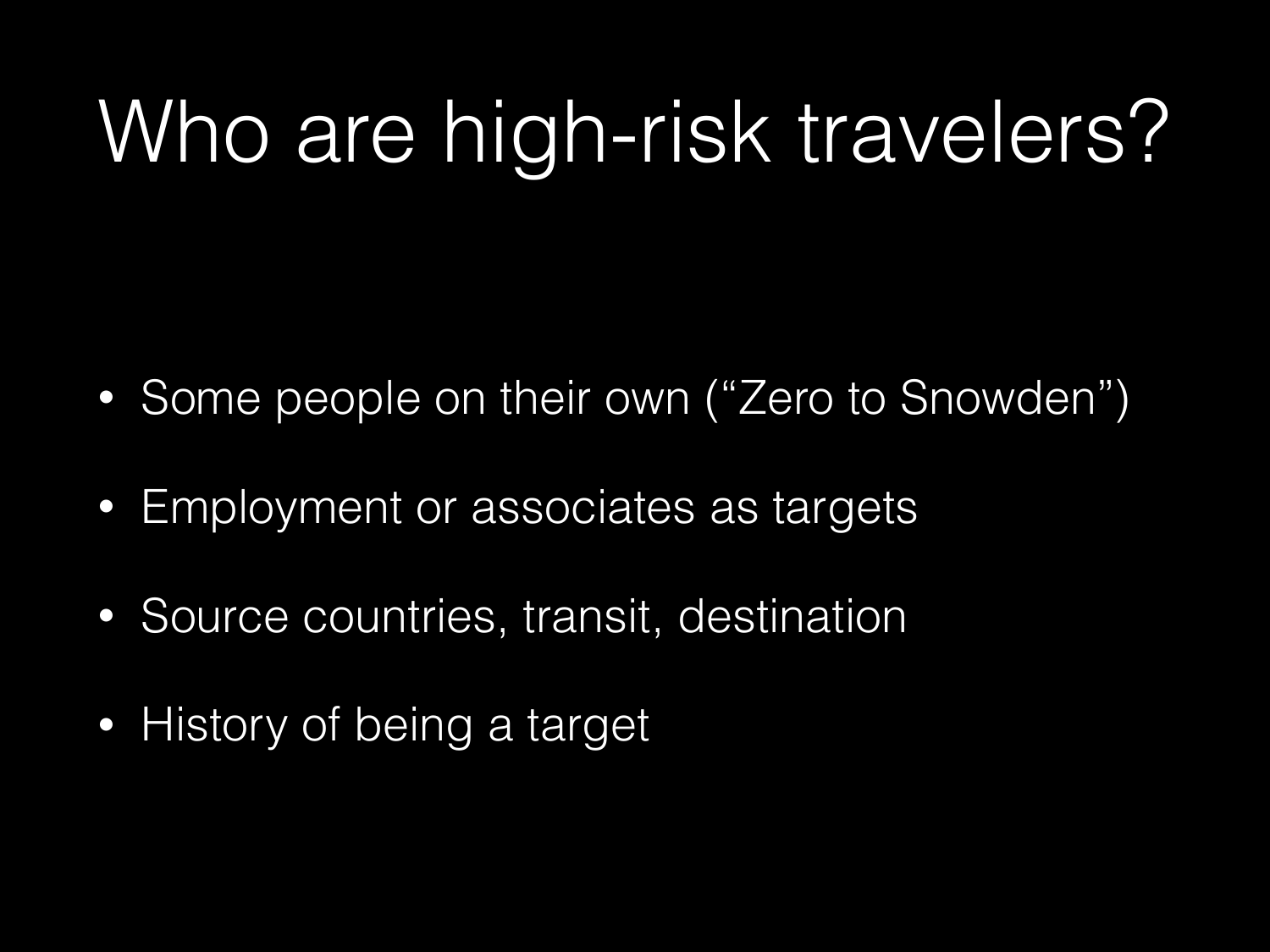## Hard problem

- Standard security problems with no silver bullet
- Lots more variables; even harder to generalize
- Rather challenging users (senior/independent)
- Balance of productivity vs. security already hard
- Constant change and not much chance to test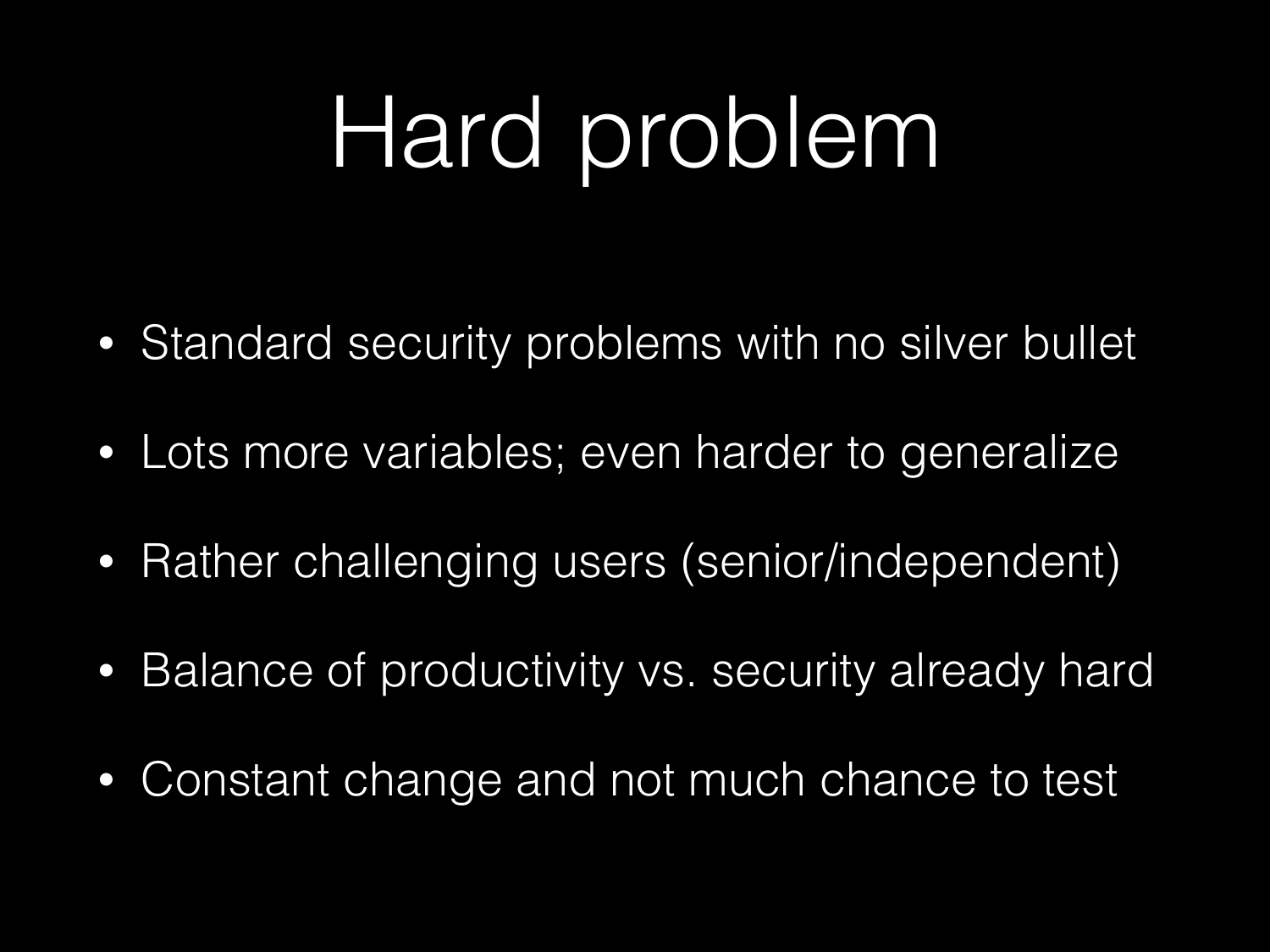## Scope

- Out: Government personnel (policies dominate)
- Out: Extremely high risk (no chance)
- Out: Very low risk (better security choices)
- In: "Goldilocks" region of just-right risk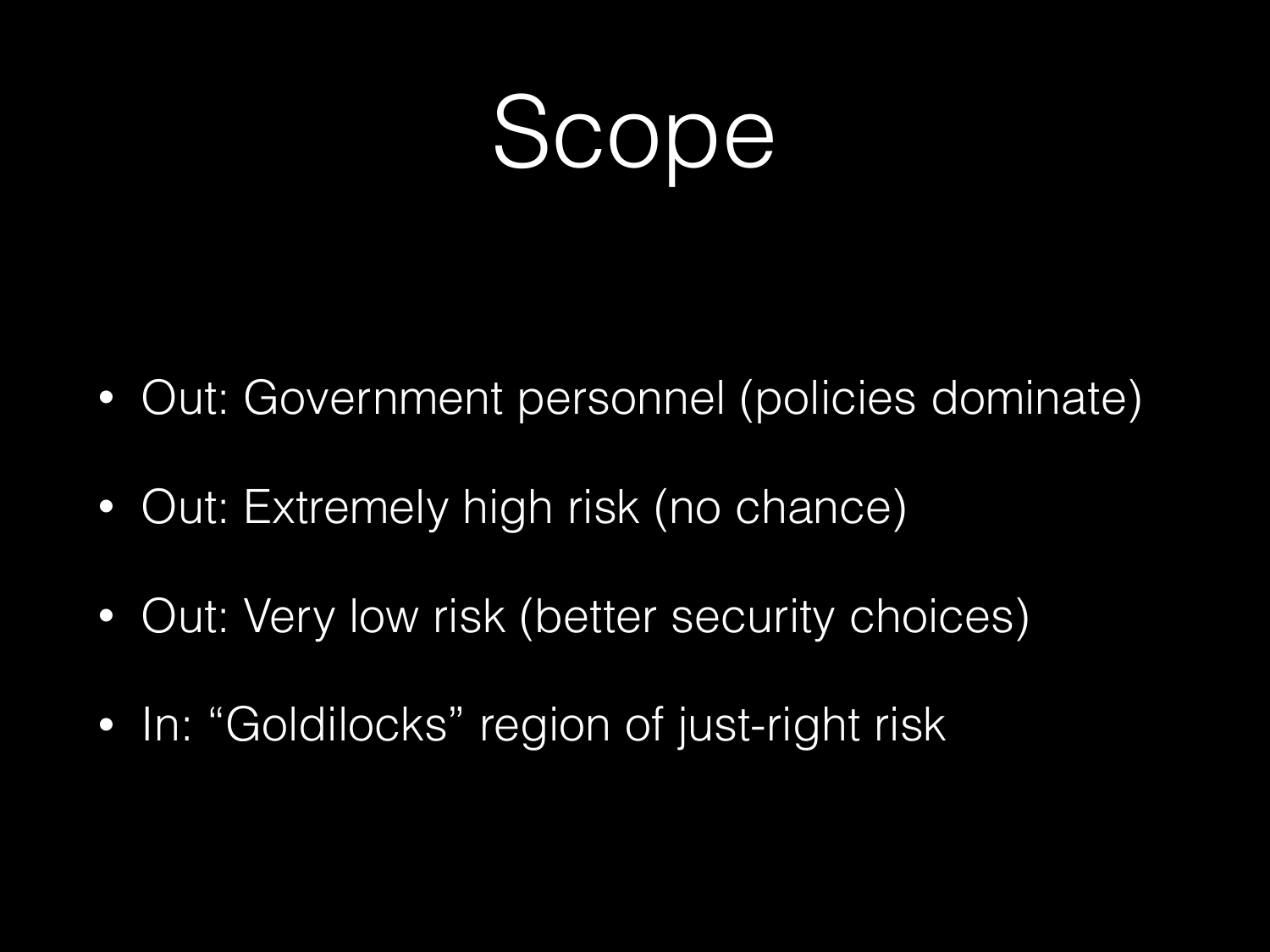#### What factors influence Risk?

- Targeting specificity
- Attack technique intrusiveness
- Persistence of compromise
- Attacker: hostility and resources
- Consequence of failure
- Defender resources
- Degree of exposure to attack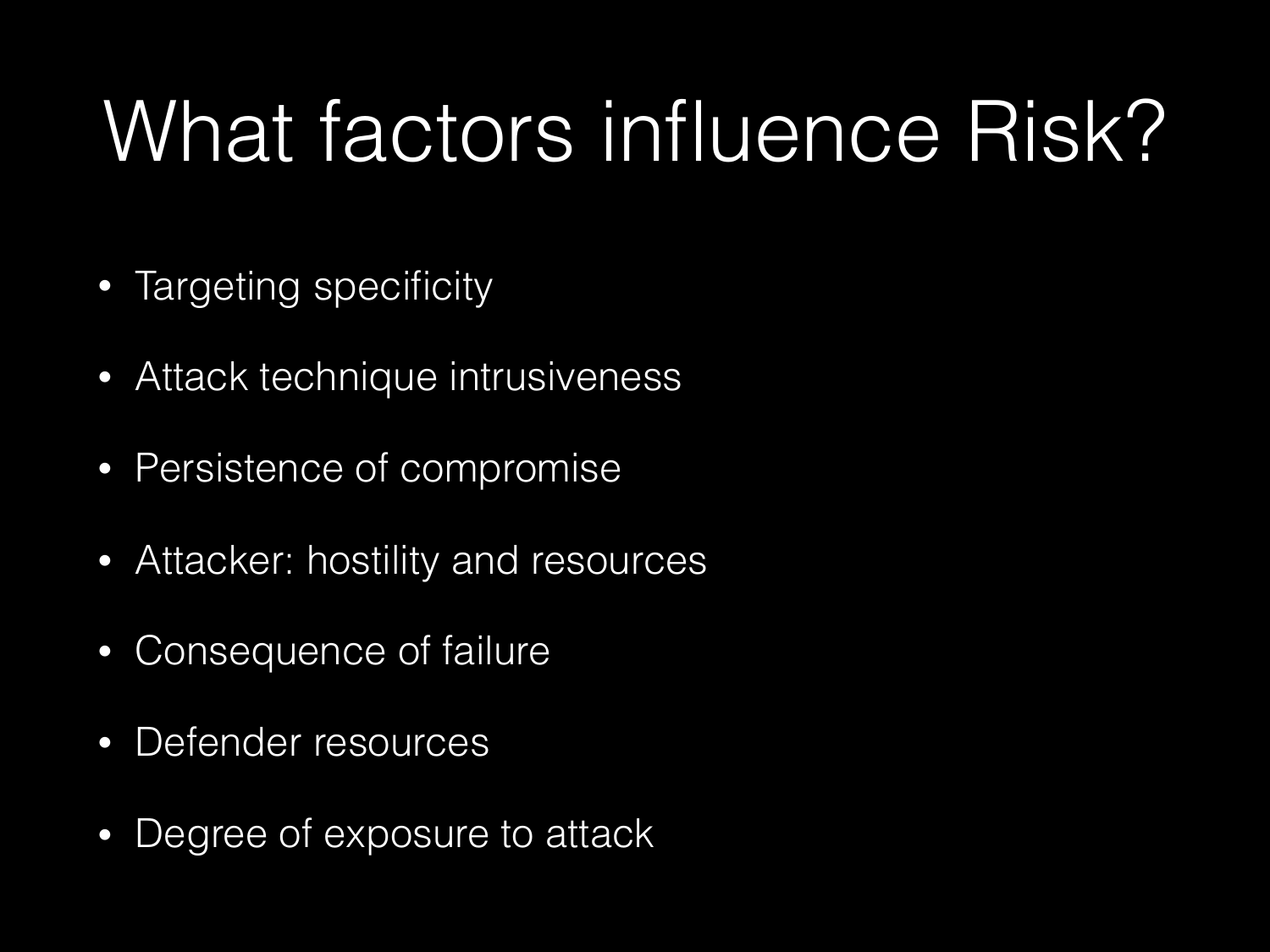# Targeting Specificity

- General/ambient in environment
- Person or organization in a category
- Specific person or organization of interest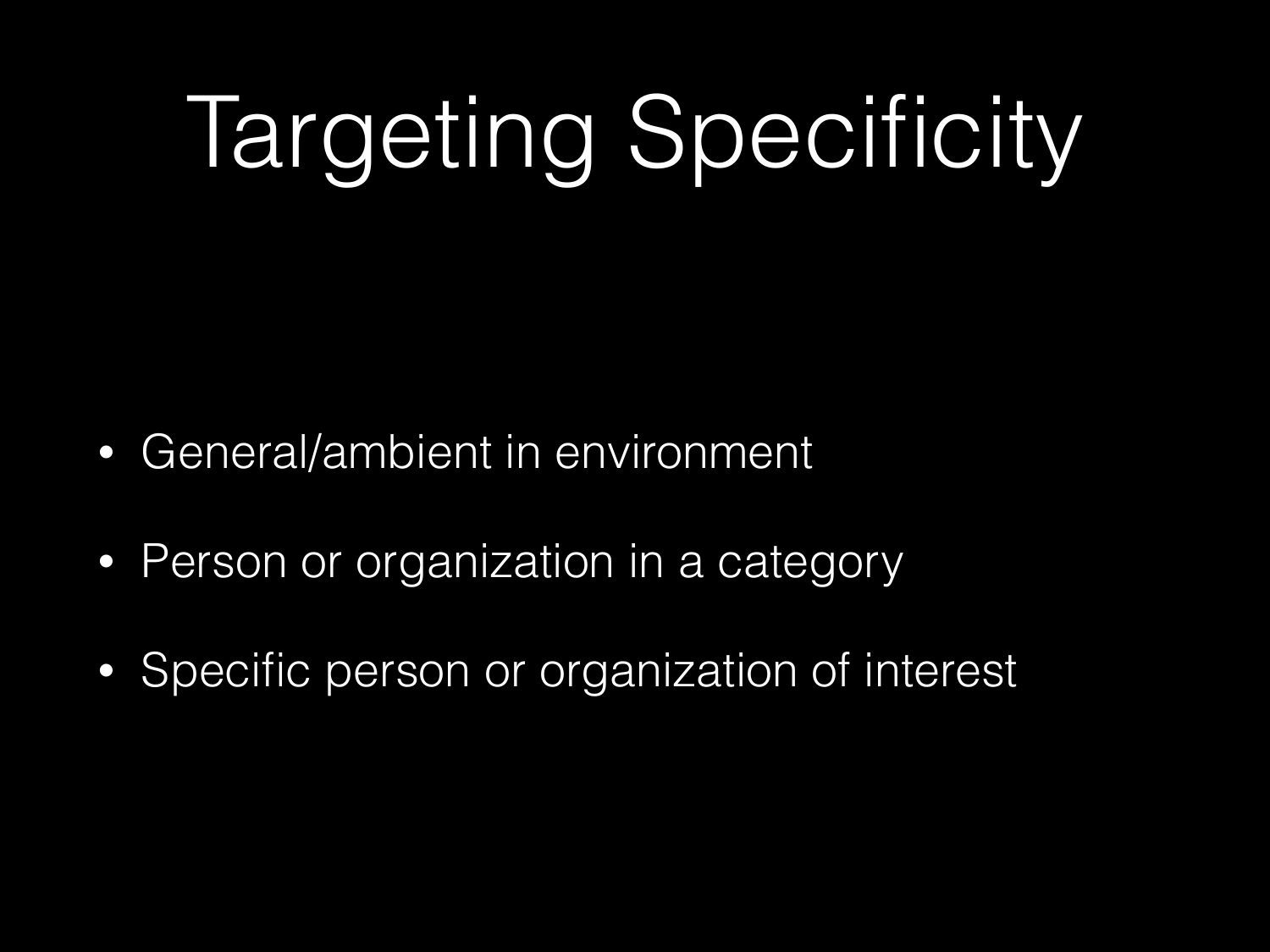## Technique Intrusiveness

- Passive network attacks (sniffing)
- Active network attacks (injection, remote "hacking")
- Physical non-destructive access
- Physical modifications/tampering
- Multi-touch physical modifications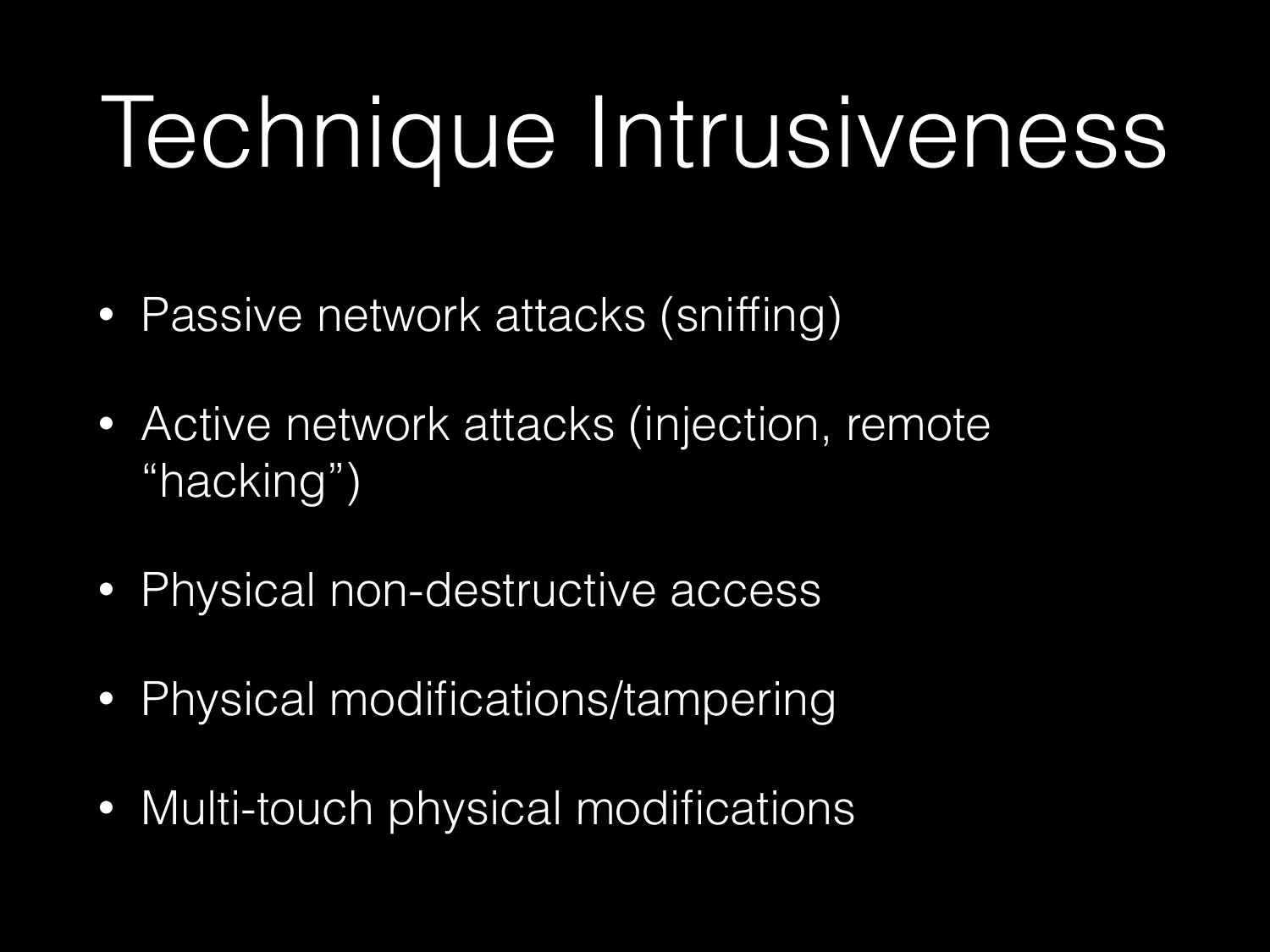#### Persistence of compromise

- Only "current" data
- Historical data
- Future/ongoing system access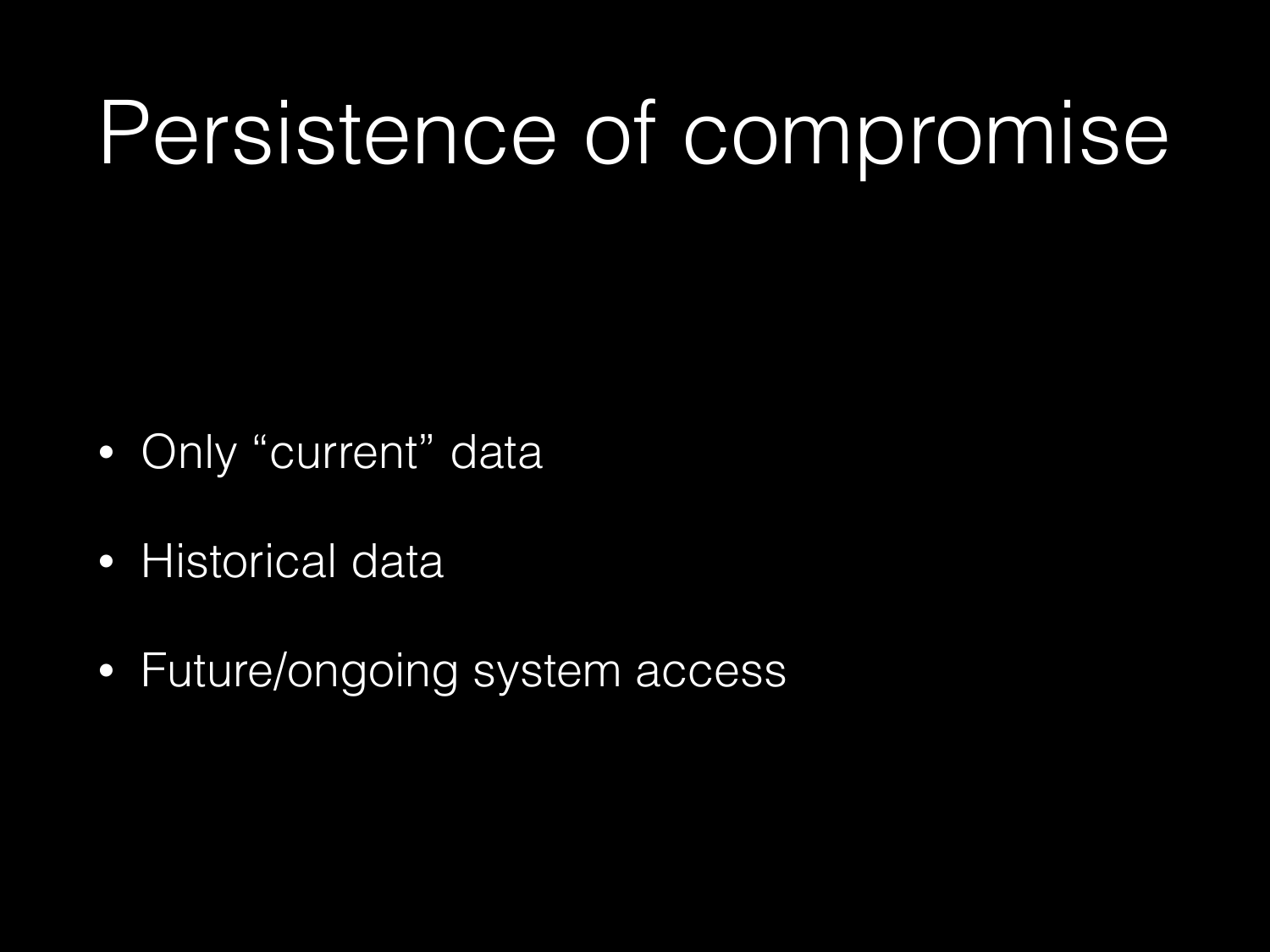#### Attacker hostility/resources

- Both absolute and relative focus:
- A very capable organization with little interest
- Less capable organization with extreme interest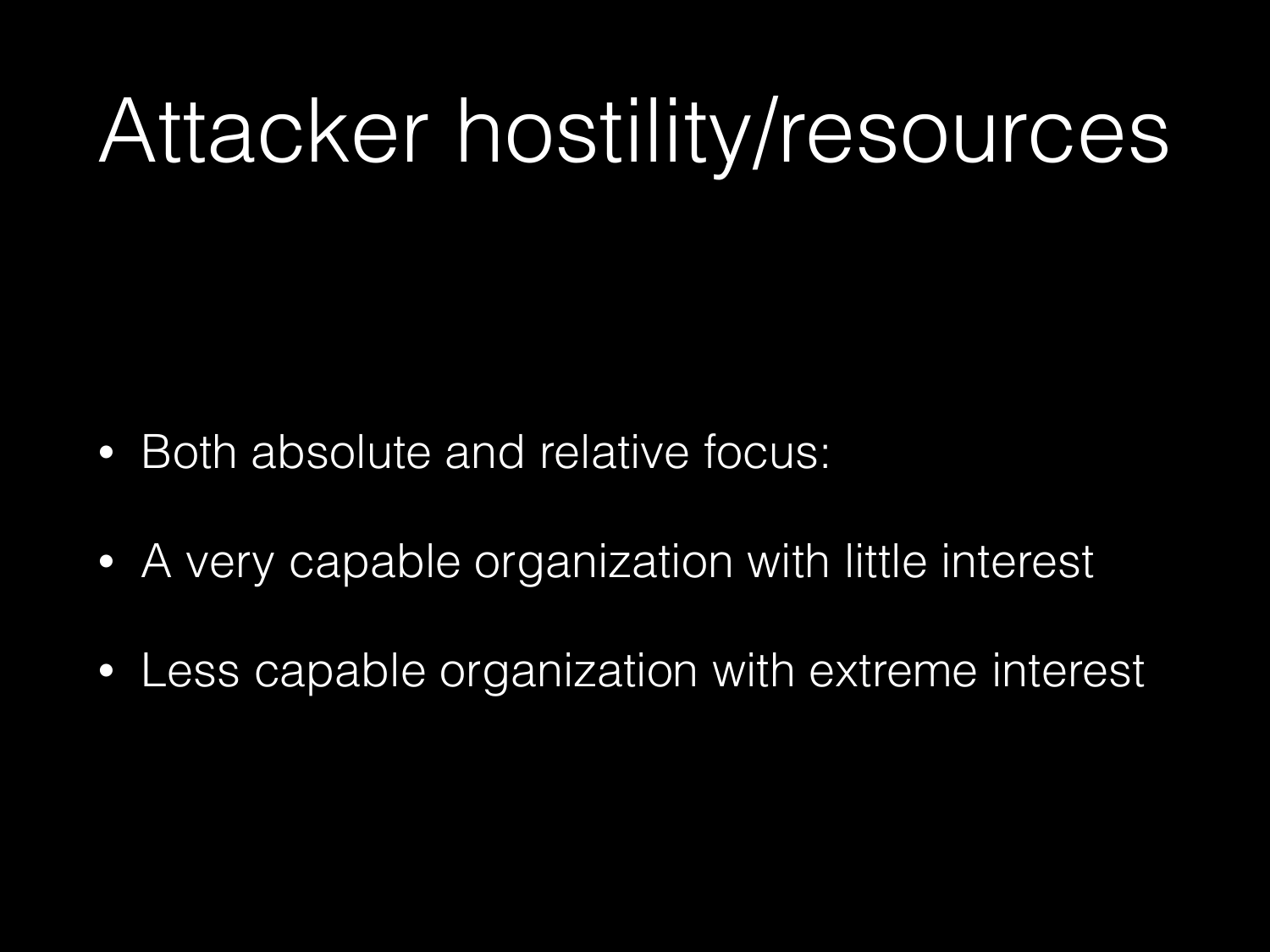## Consequence of failure

- Lives at risk
- Criminal liability or imprisonment
- Commercial net return for attack
- Property destruction or loss
- Disruption or inconvenience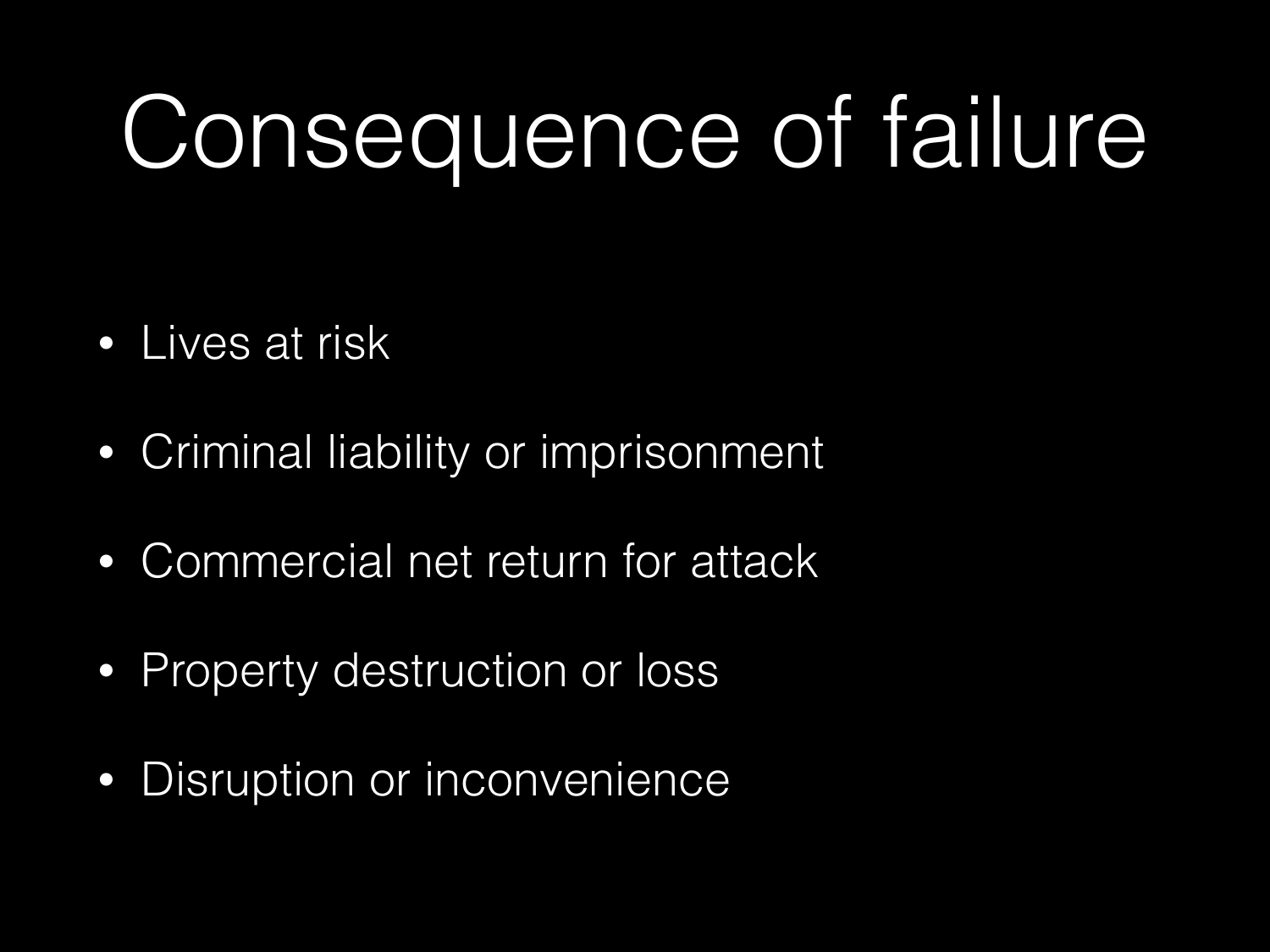### Defender resources

- Government
- "Platform developer" or security organization
- Well resourced enterprise
- Resourced organization (commercial or non)
- Individuals or shoestring activists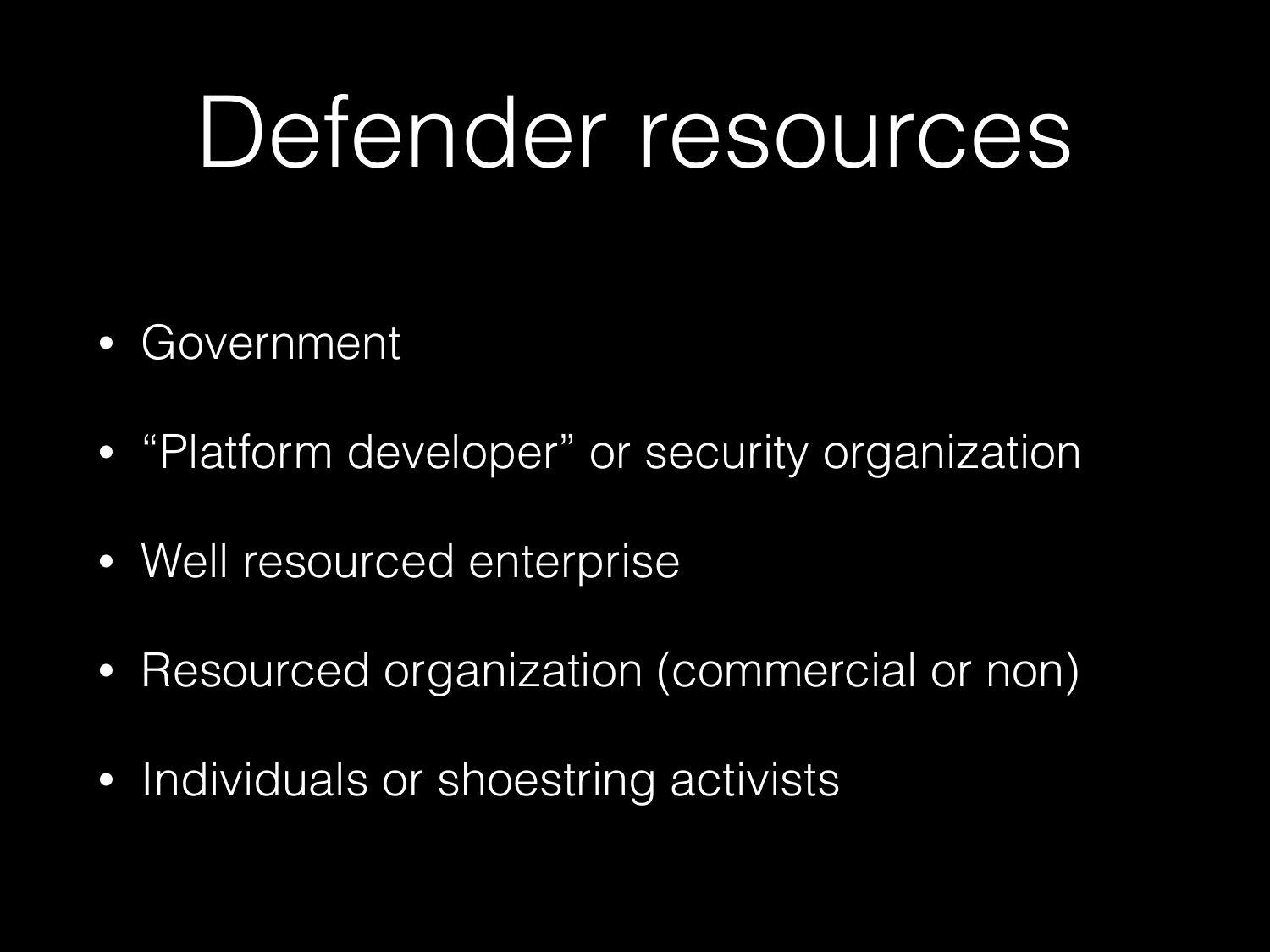## Degree of exposure

- Large user population
- Frequency of travel
- Lots of infrequent travelers
- User training and general security awareness
- Legal exposure/status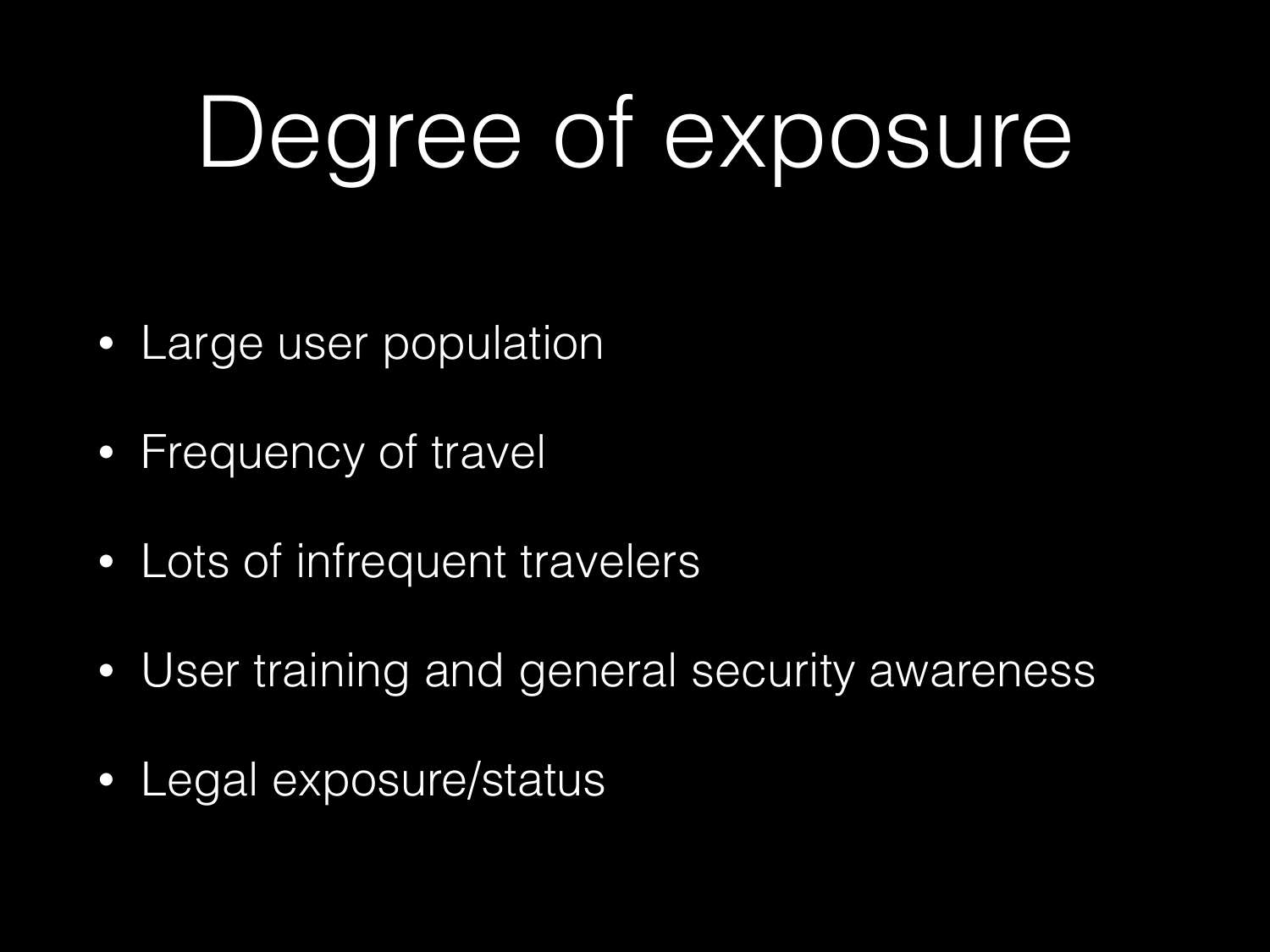# How high risk?

- Out-high: North Korea (risky/restrictive/rare)
- Probably out: Active conflict zones (e.g. Syria)
- Borderline-high: US/EU to Russia
- **• Now relevant: (some) EU people visiting US**
- Out-low: Domestic US or EU (too safe)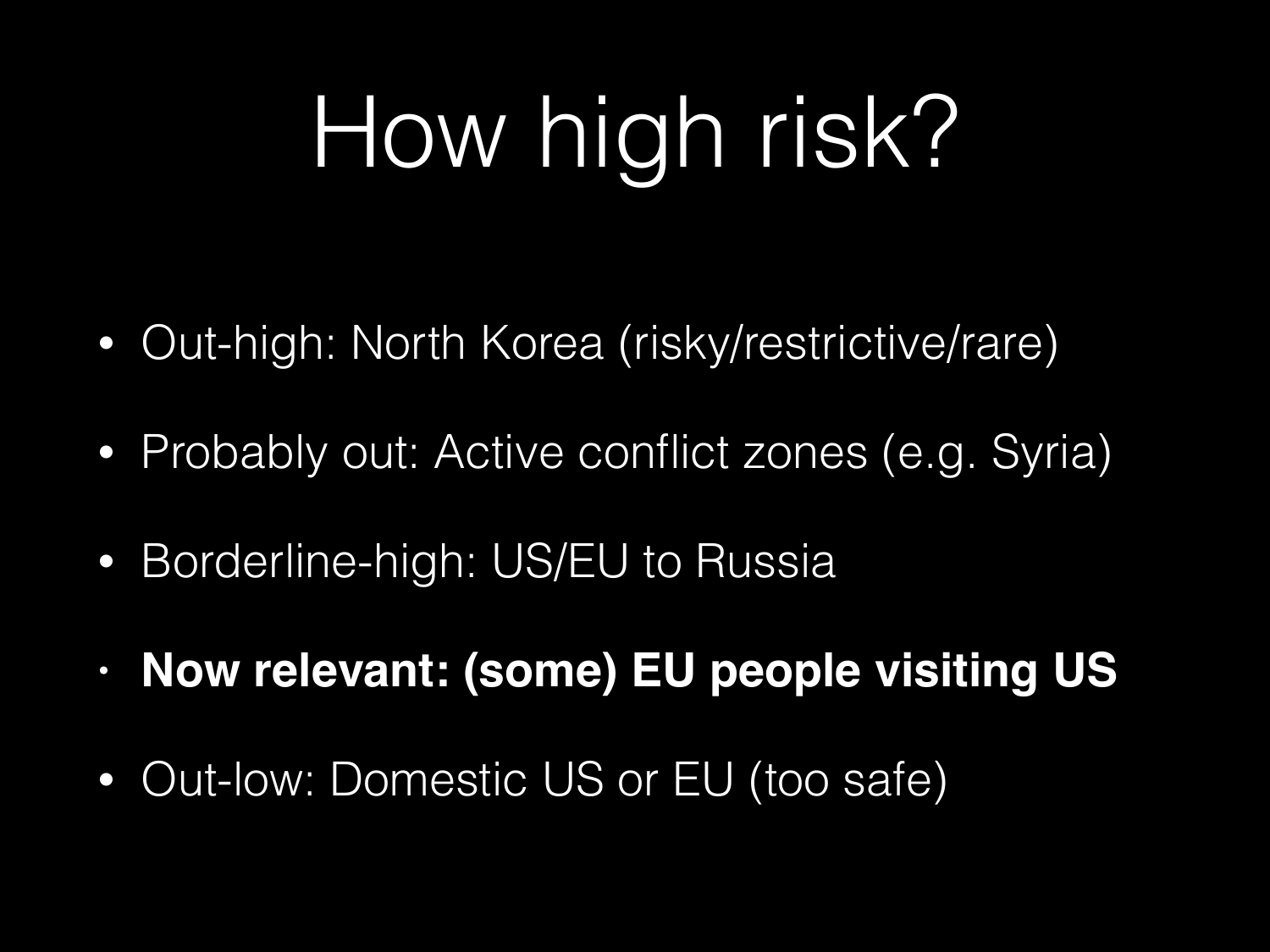## Sweet Spot: China

- Western people and organizations visiting
- Generally commercial targets, not intelligence
- Substantially law-abiding, international relations
- High volume of travel, travel important
- Technically sophisticated adversary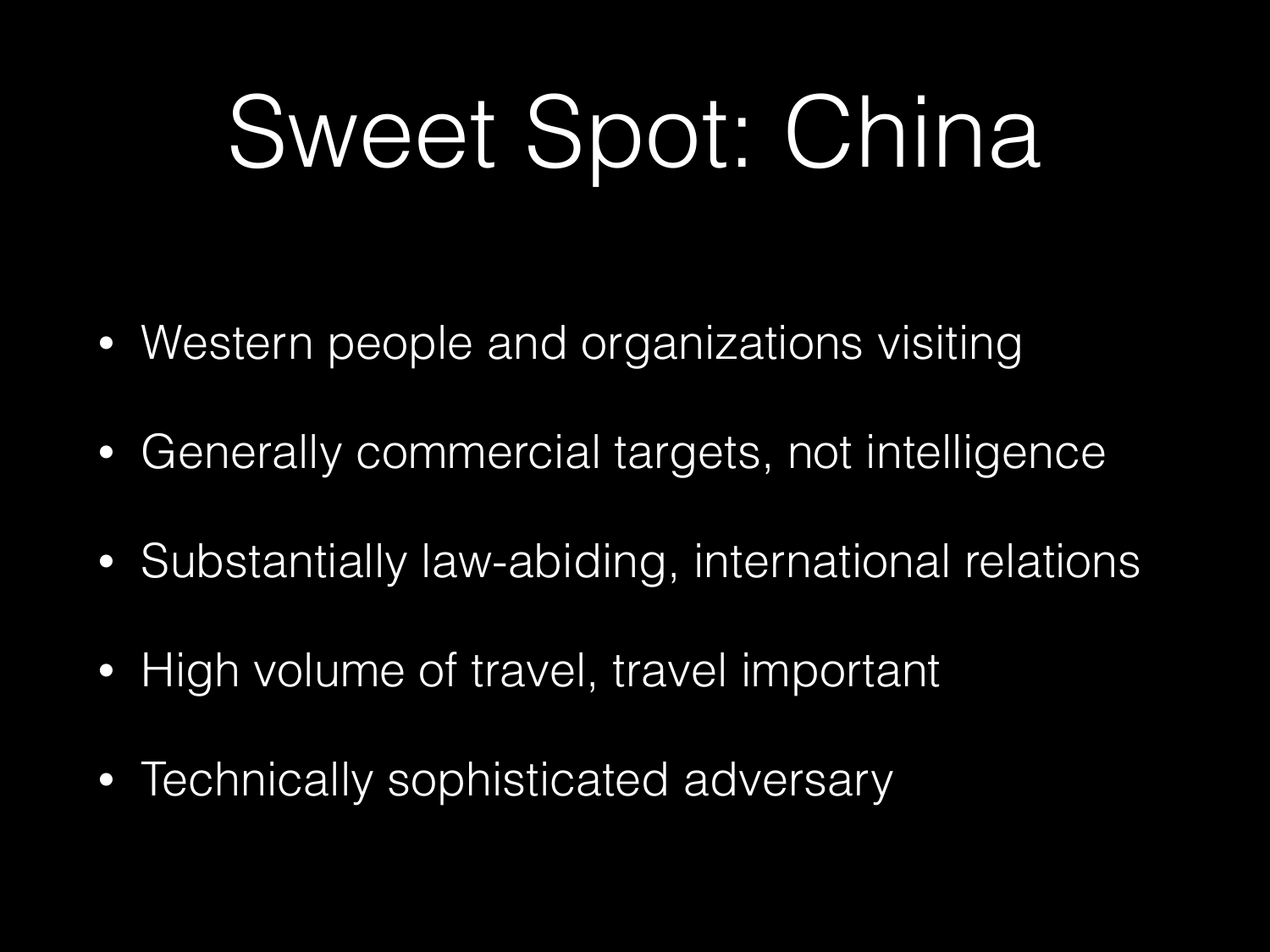## General goals:

- Avoid special treatment/targeting
- Resist attacks in proportion to difficulty
- Limit information at risk of exposure
- Don't piss them off if targeted
- Use technology for leverage to increase defense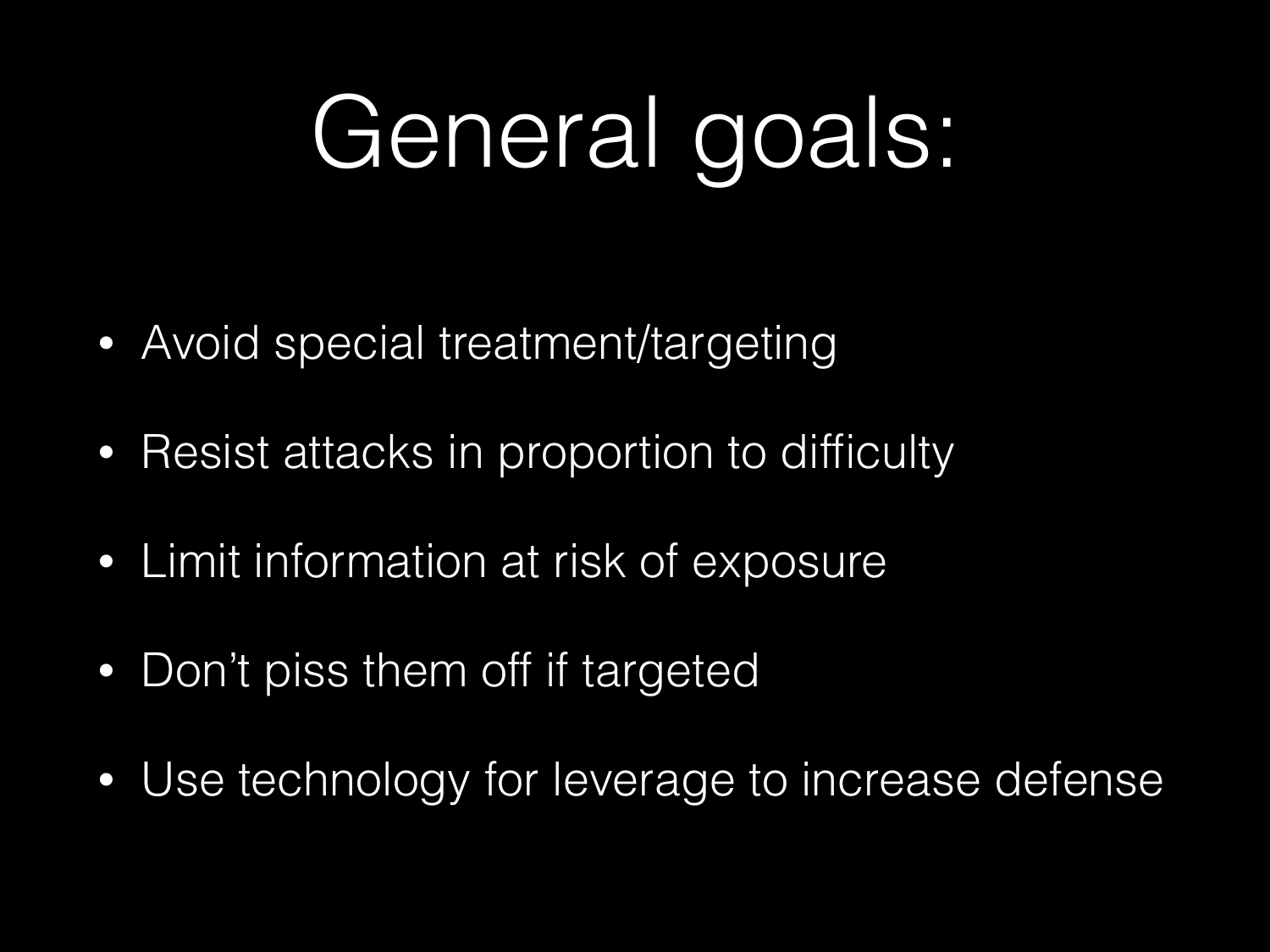### Techniques

- Substantial overlap with best "conventional" security practices
- Unique: the idea of a "safe" vs. "unsafe" time and place
- Finite duration of time at heightened risk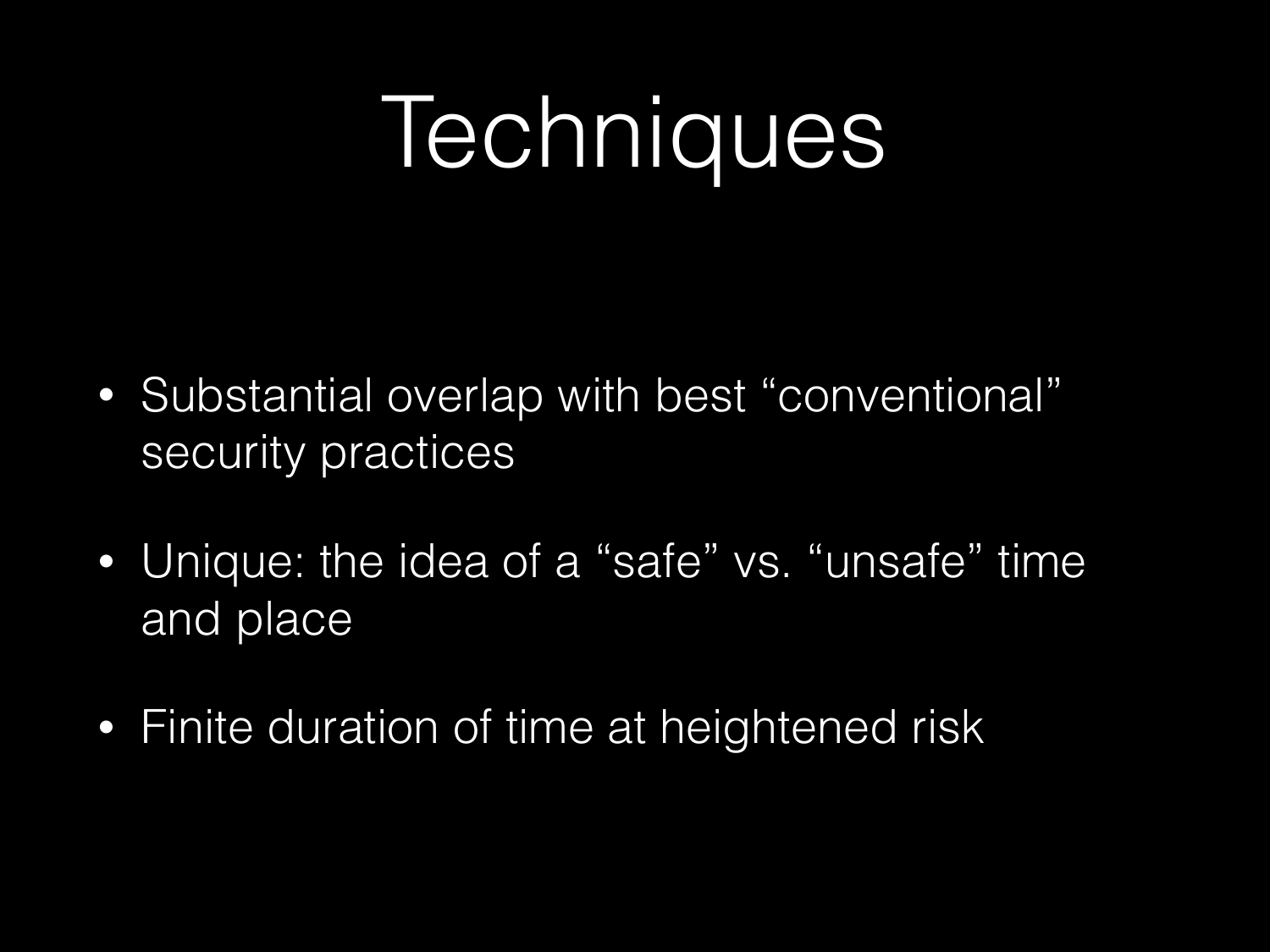### Minimize threat surface

- Limit the amount and variety of equipment exposed
- Organizations often have "travel pools" of dedicated hardware for international travel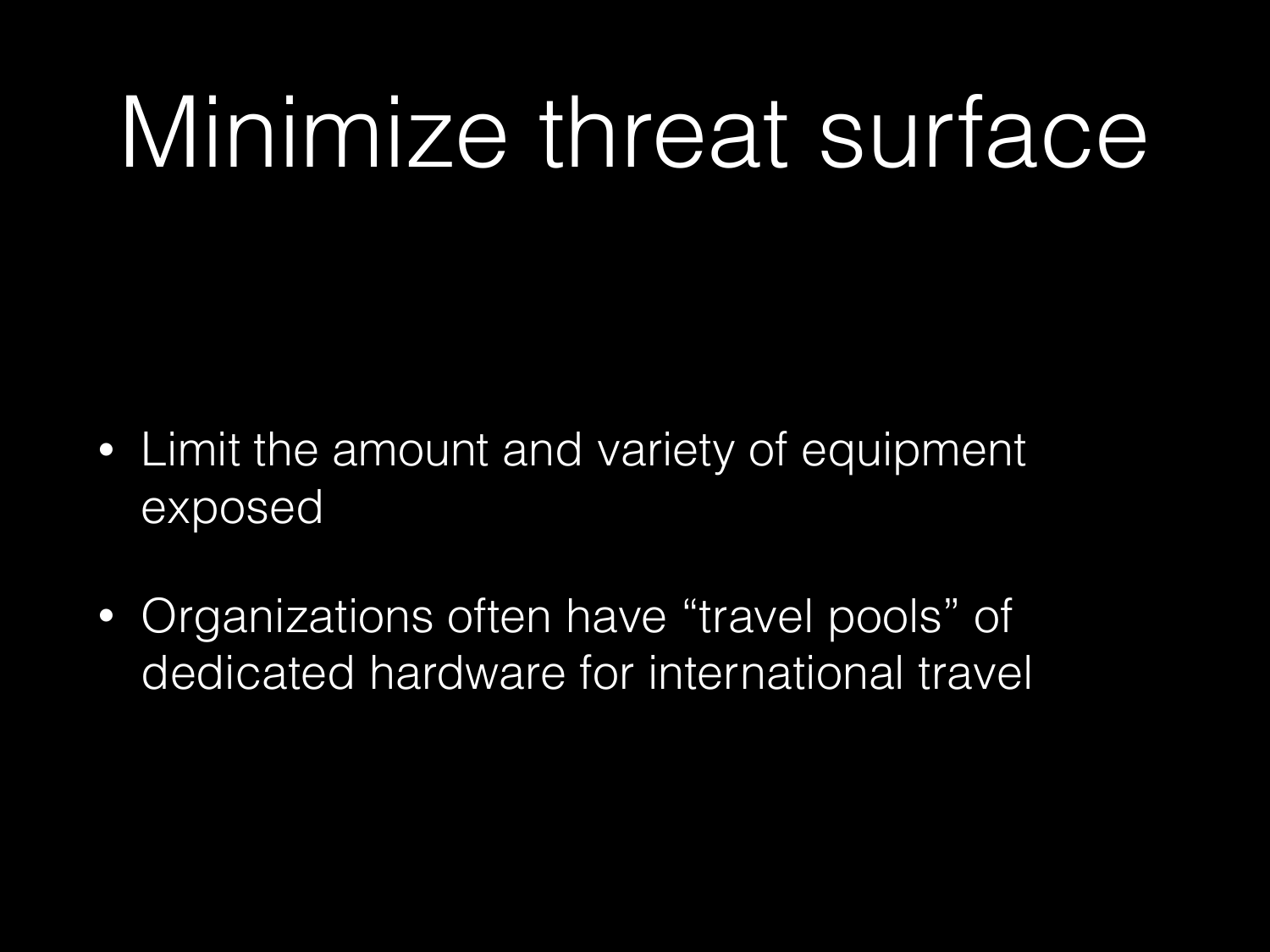#### Prepare systems in advance

- Auto-updates and in-field modifications are not your friend
- Implement system hardening best practices per platform (some good guides available online)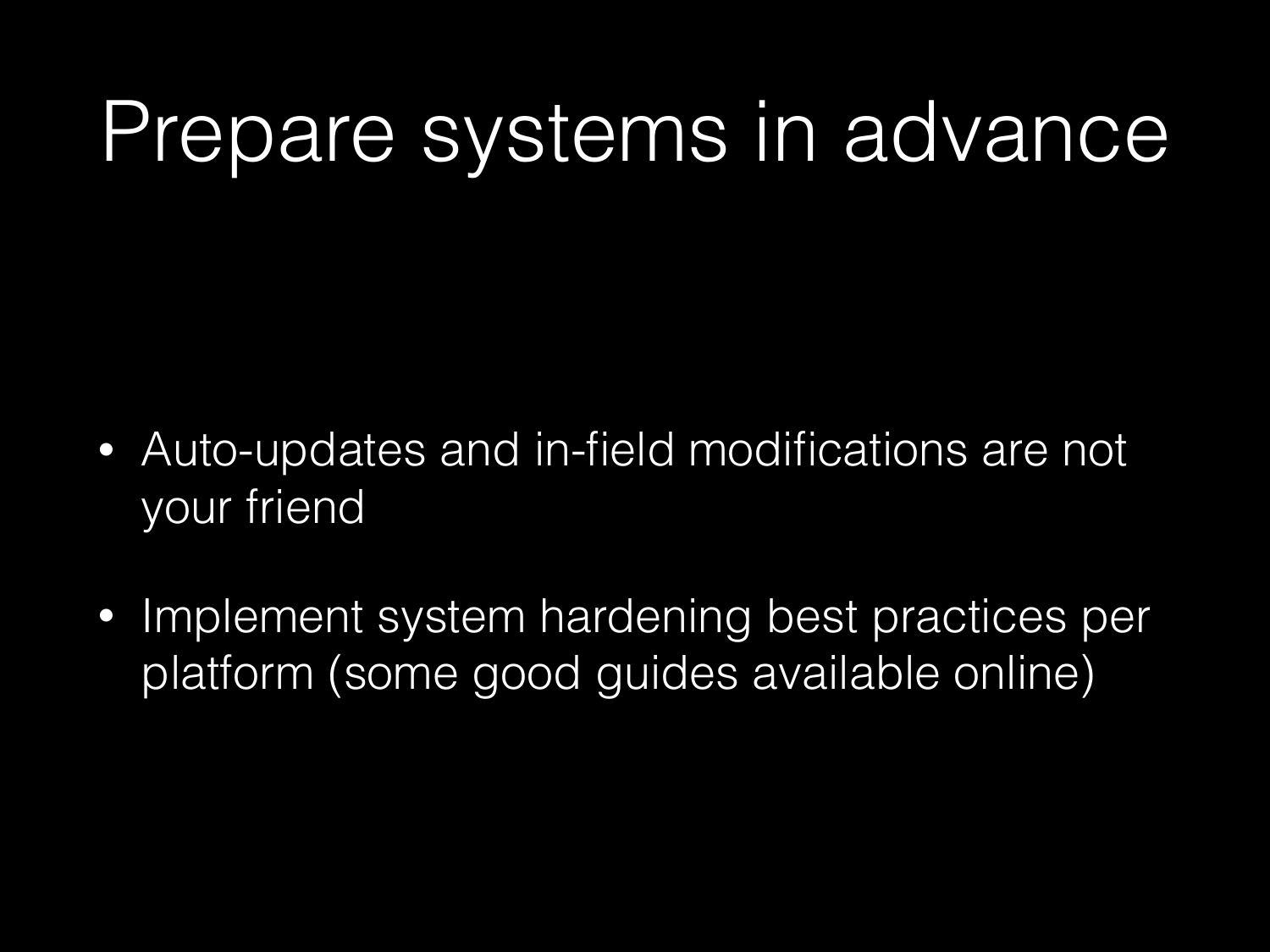### Minimize data

- Don't carry **all** your data if you don't need it!
- Cross borders with no data, only tools, and download-it-there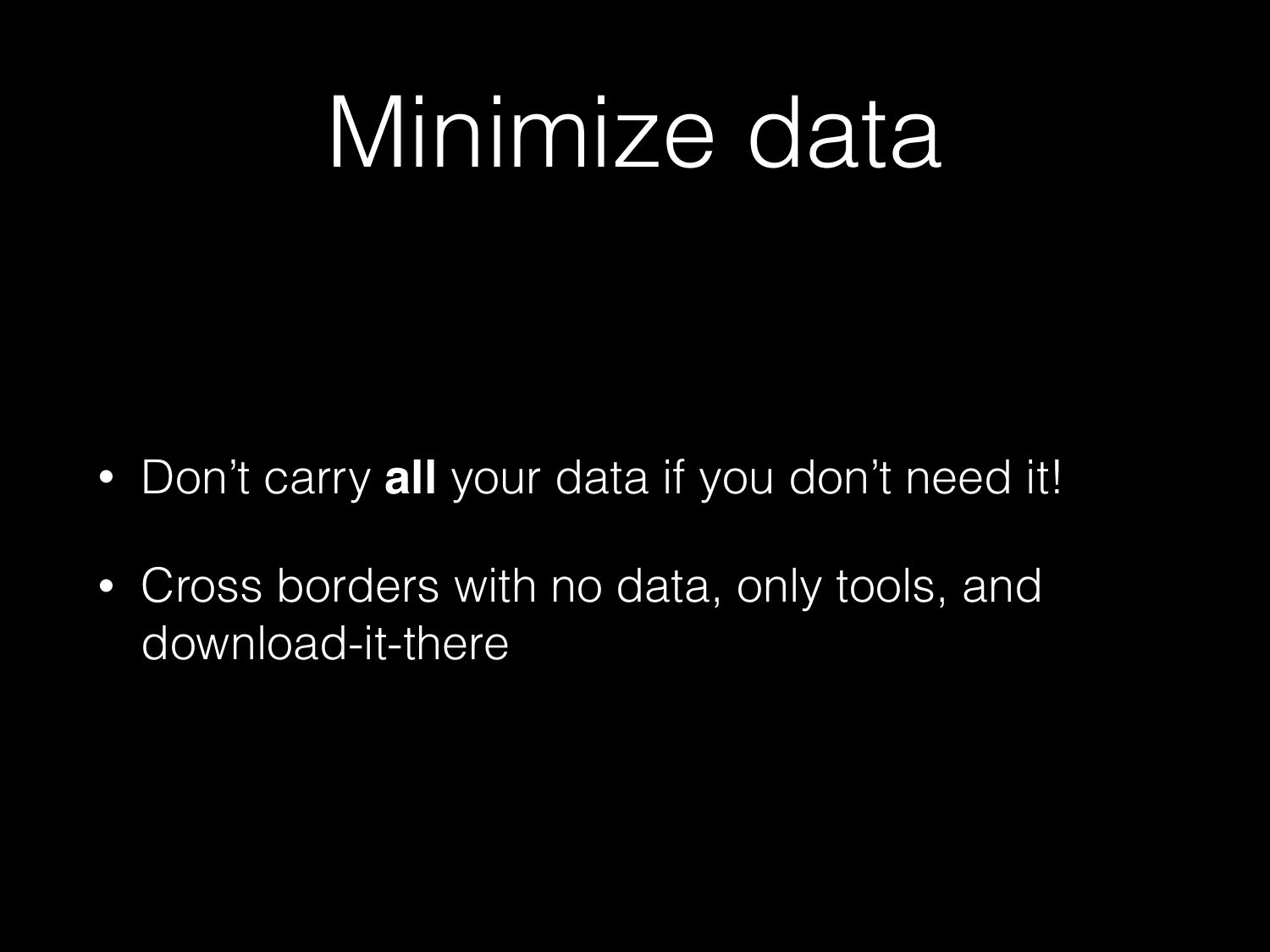### Protect home/future

- Don't bring long-lived credentials
- Don't bring credentials with unneeded access
- Don't allow system compromise to pivot to home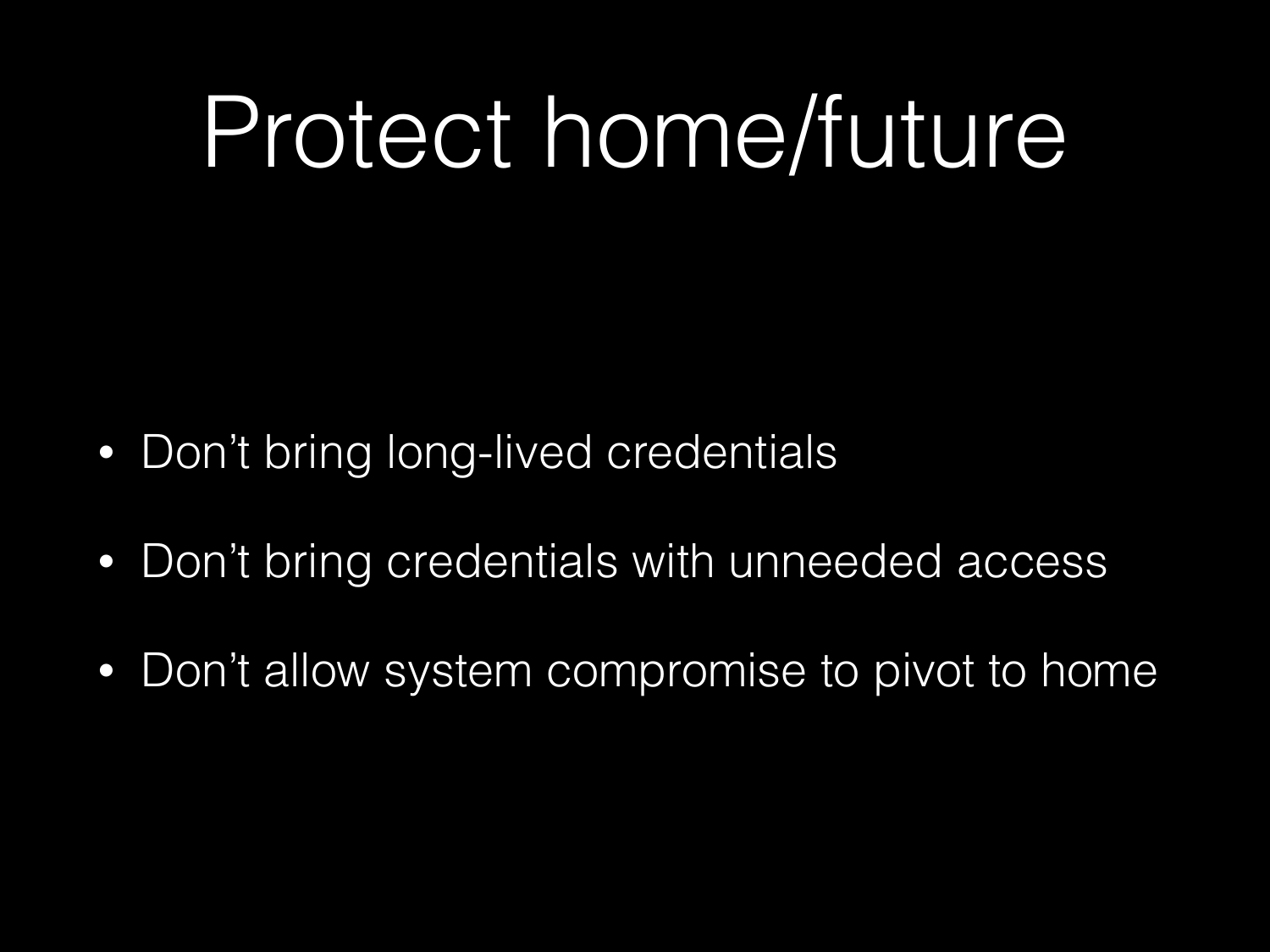#### Protect personal accounts

- Don't focus solely on corporate/organizational accounts
- User personal accounts (Twitter, Facebook, email, etc.) can be used for a variety of attacks
- Consider exceptions to policies about work/ personal separation while traveling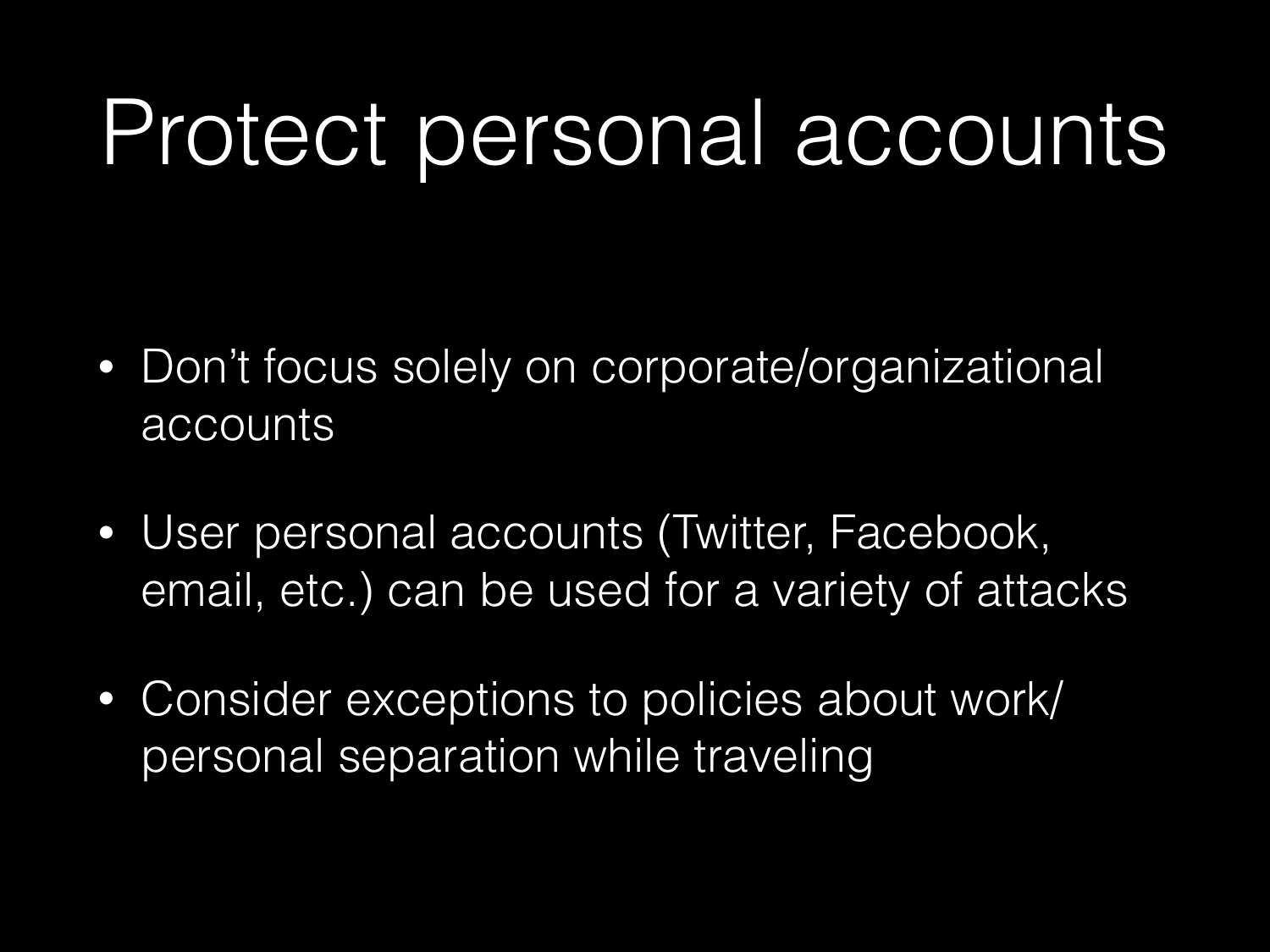## User training

- Top priority for users is "get the job done"
- Often will compromise/work around security if needed to accomplish top priority
- Make the most secure way also the easiest way
- Great network access good inducement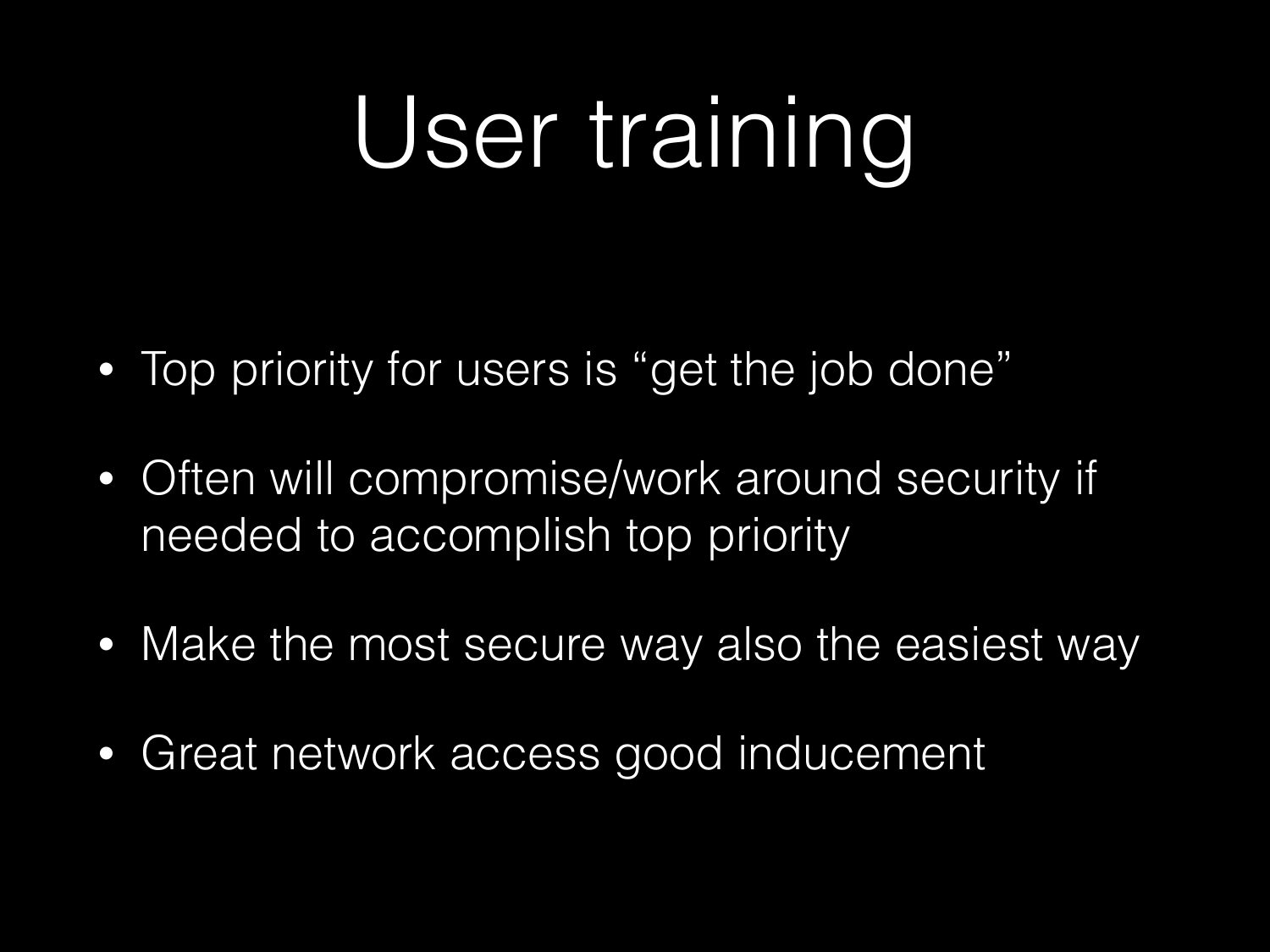## So, what works?

- China-specific VPN services often work (but inconsistent/always changing, no recommendations)
- International roaming cellphones/data service
- Dedicated pools of travel equipment often work if managed well, but challenging
- Tools which enforce non-permanence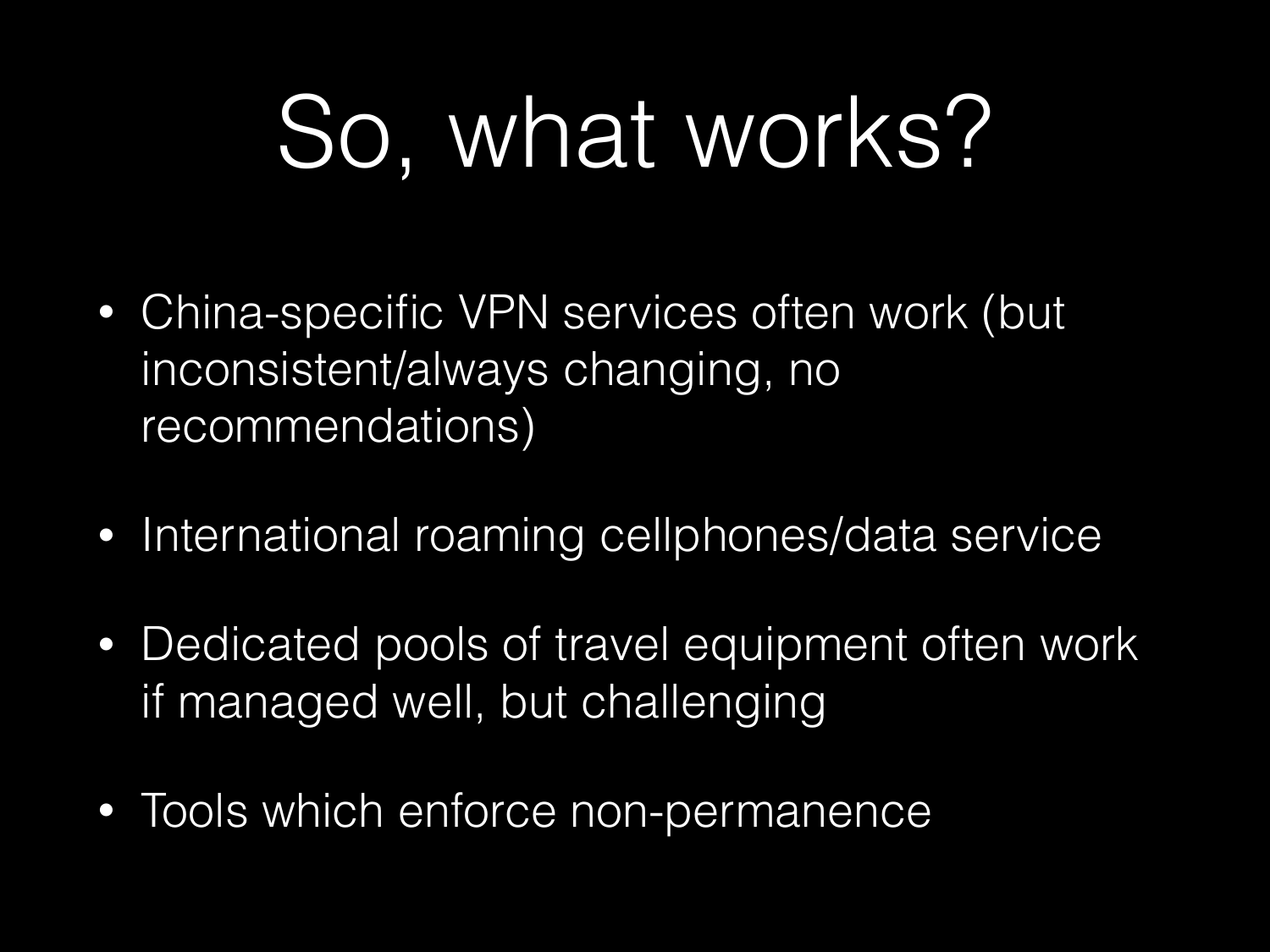## What doesn't work?

- "Special" hardware gets you special treatment…
- Google Chromebooks are problematic due to dependence on Google services
- Desktop-as-a-Service: latency/connectivity issues
- Many US-hosted services are dependencies
- Free/commercial public VPNs often blocked
- Some corp VPN/etc. protocols blocked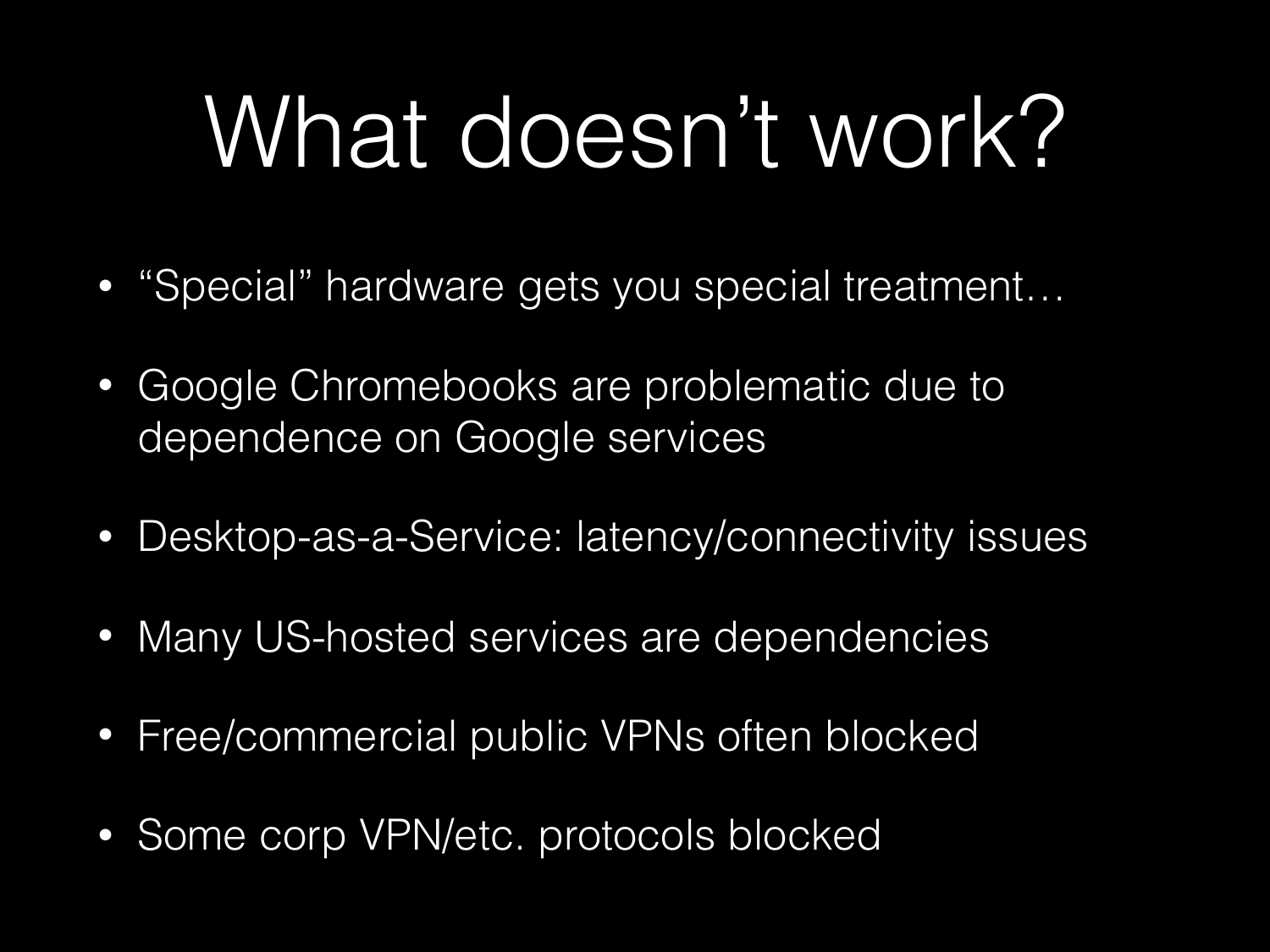## Stuff which fails often

- Full disk encryption doesn't work vs. "decrypt this or else" in many countries (still do it!)
- Secure messengers w/ history ("unlock/show!")
- Complicated systems which depend on user actions often don't work
- Things which work in one location often fail elsewhere
- Often must continue using even a suspect system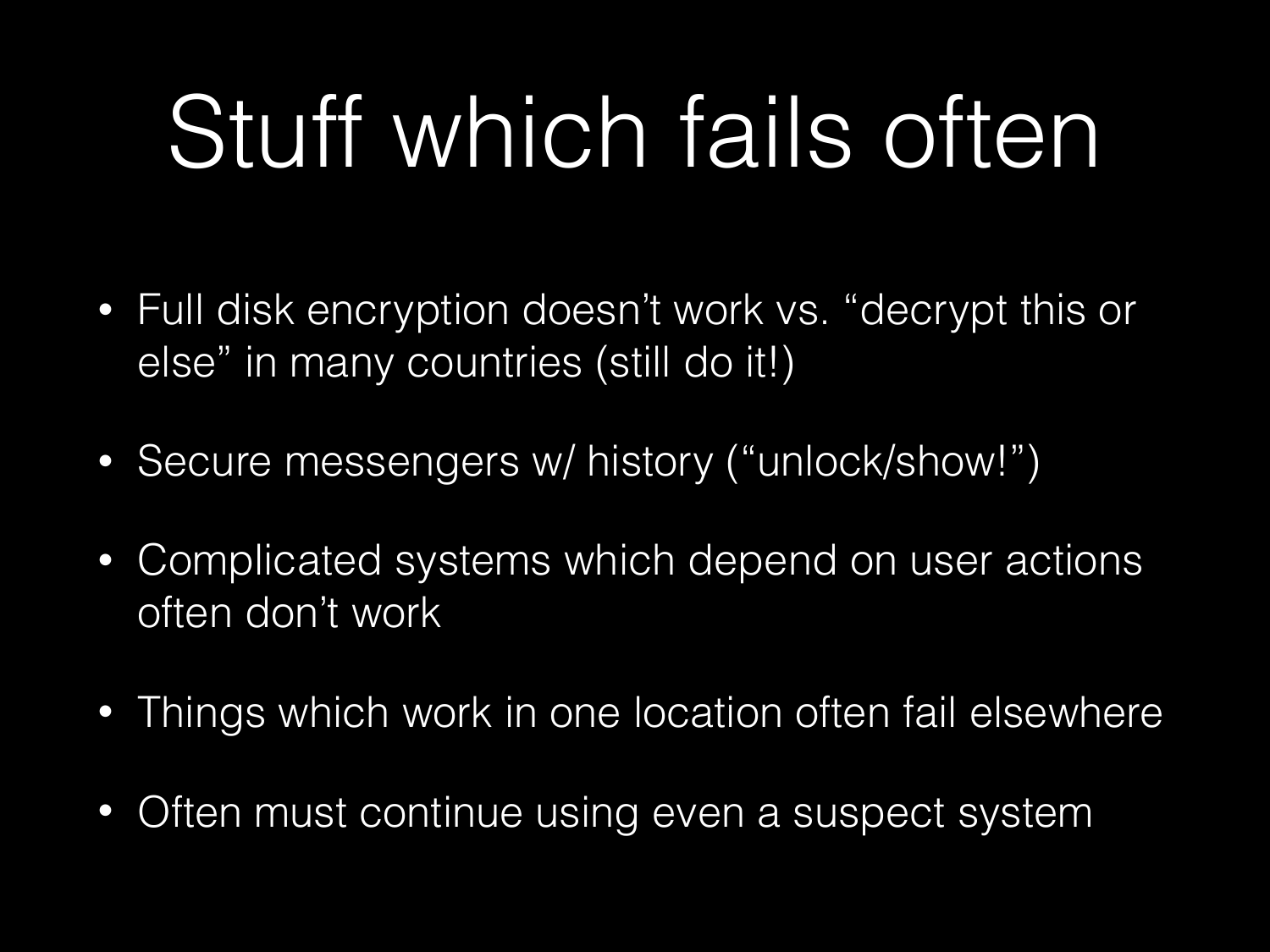### Future R&D

- Better VPN
- Better Desktop as a Service (DaaS)
- Better Laptops
- Better Phones
- Better Management/Visibility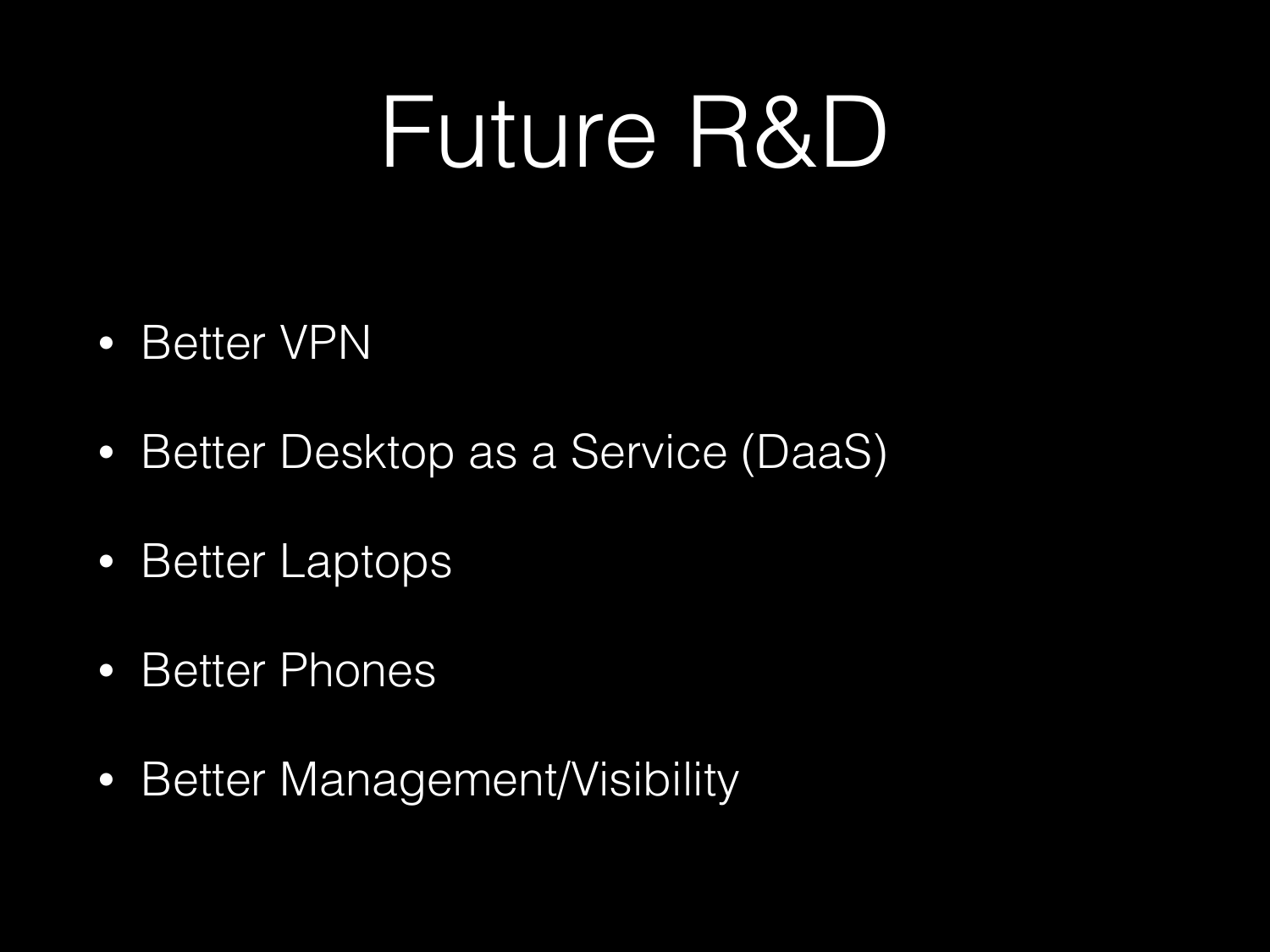### Better VPNs

- Split between "public/free" and commercial/ dedicated is fundamental
- Optimized protocols
- Lots of great work from Tor transports
- Hardware appliances vs. software clients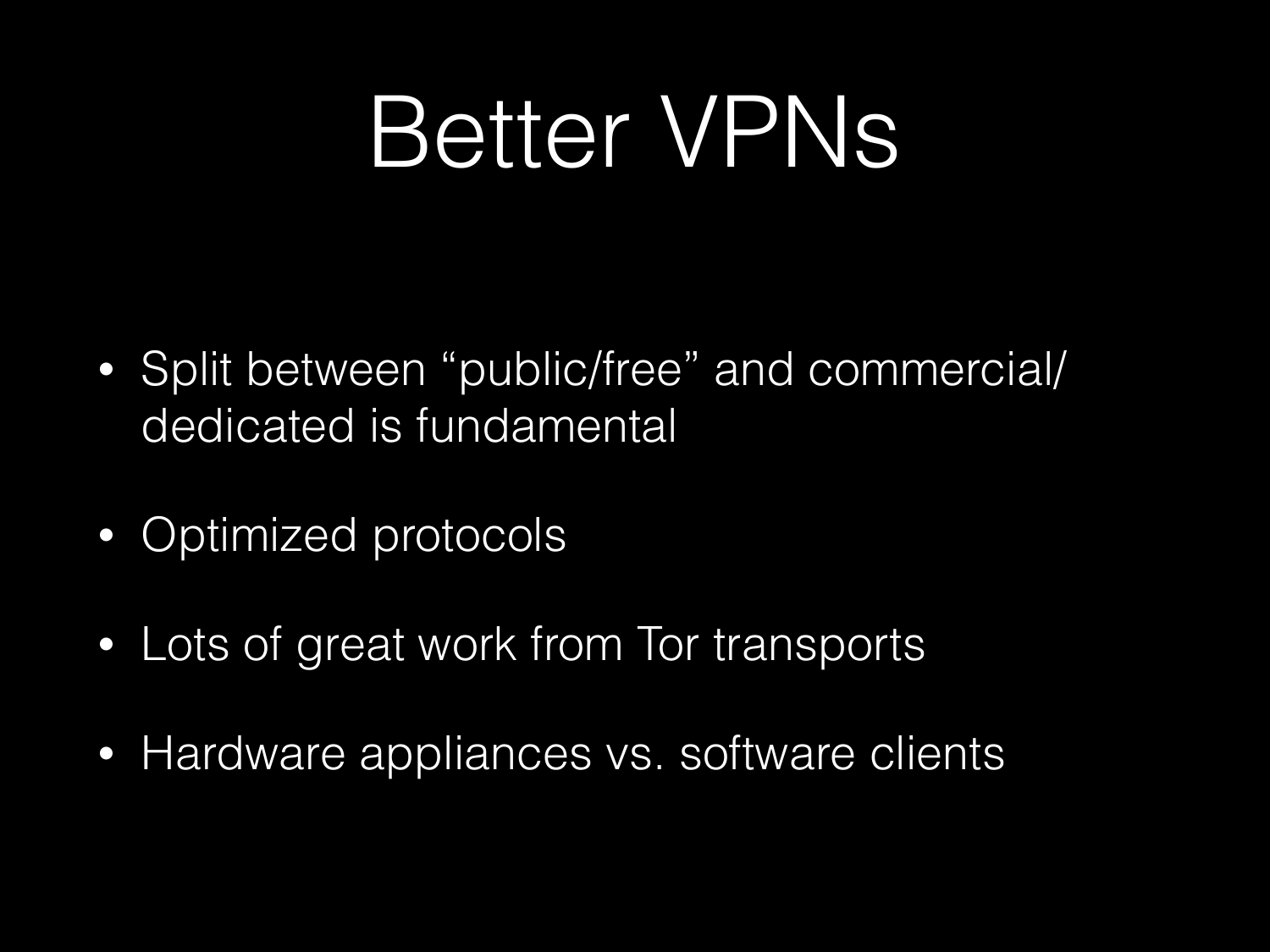#### Better Desktop as a Service

- Network tolerant: Latency, bandwidth, jitter, loss
- Proximity of DaaS servers, connectivity
- Hardened DaaS servers
- Communications-optimized applications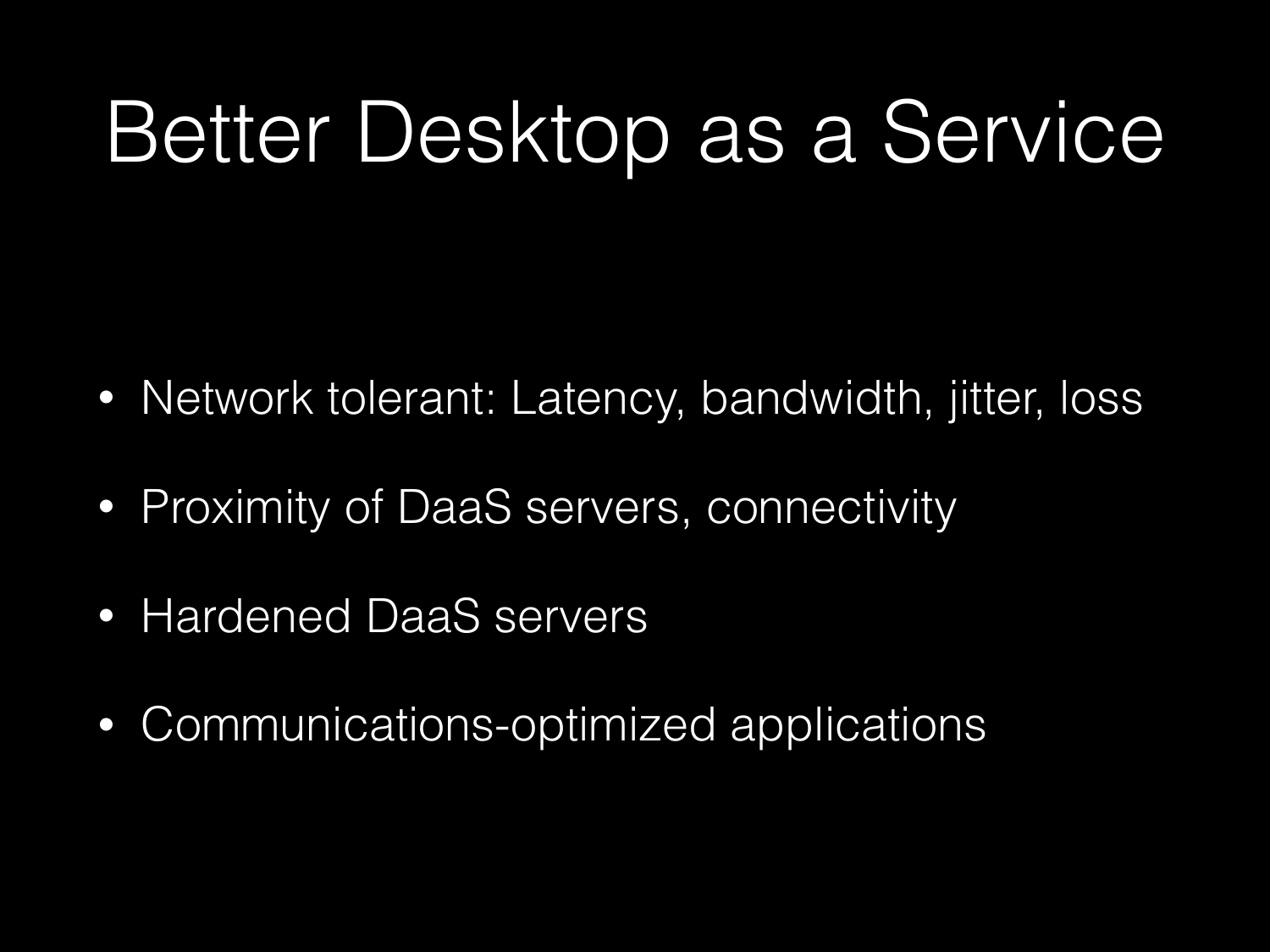### Better laptops

- Disposable?
- Easily wiped/restored in field to good state
- Tamper-evident or tamper-responding
- Easily inspected/centralized state on device
- Reduced functionality, higher baseline security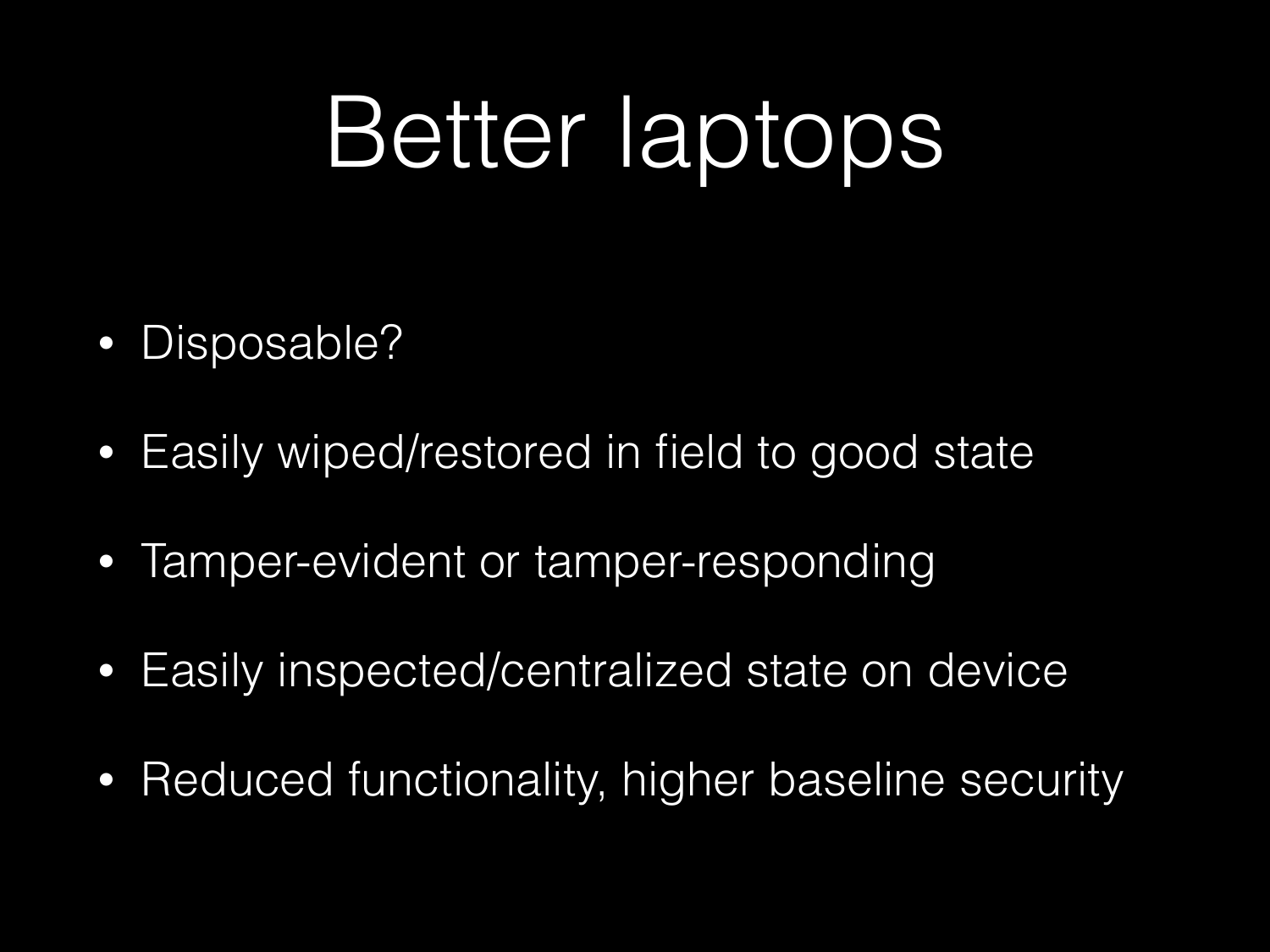## Better phones

- Disposable?
- Phones are great: easy to keep with you
- Baseband risk
- Hostile carrier risk
- Lack of virtualization, single instance of app
- MDM is good but challenging w/ network
- Backups/reinstallation in the field, full image/restore hard
- iTunes/iCloud or Google store is problematic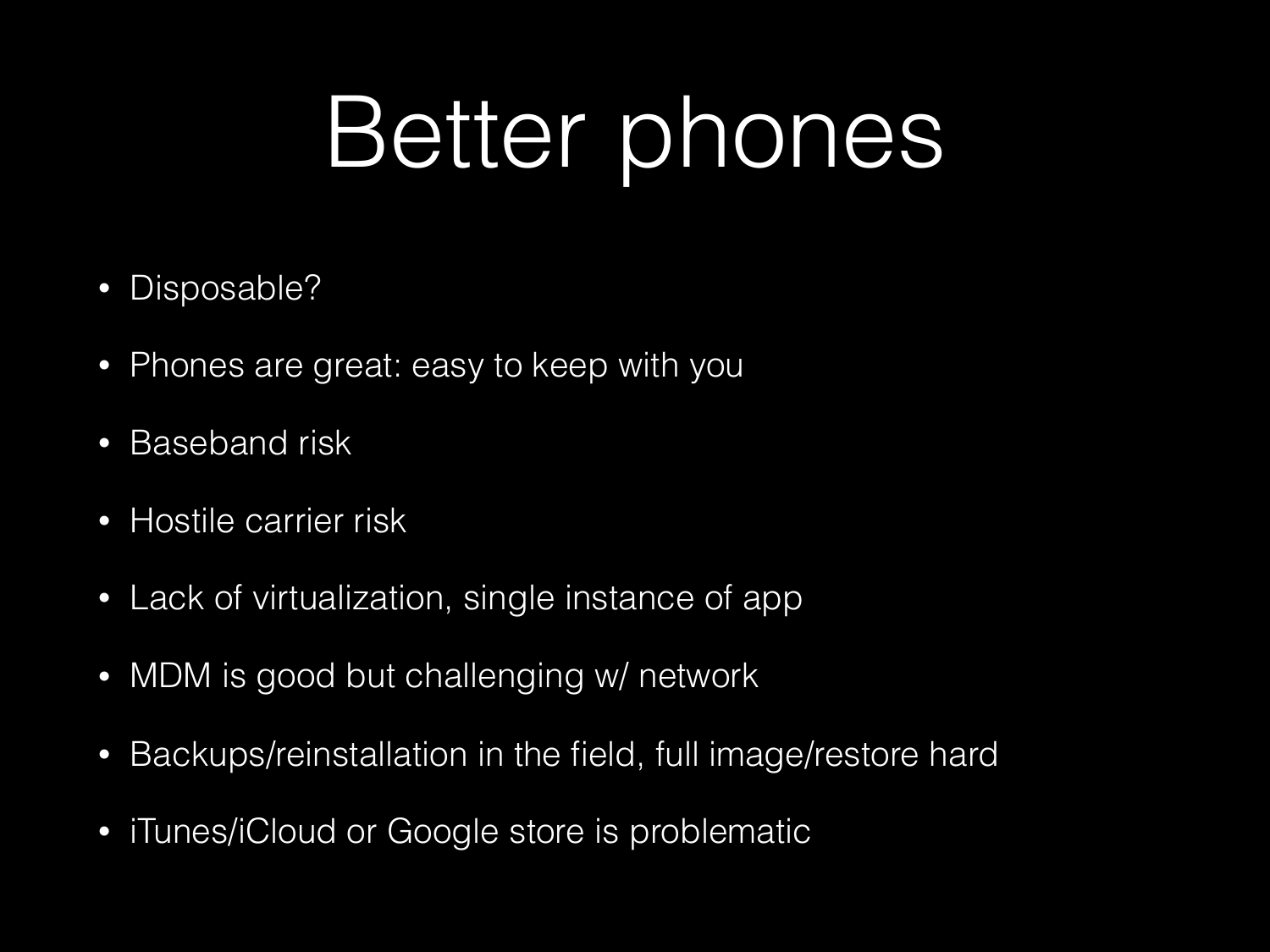# Management/Visibility

- It is possible to assemble and operate a decent system today for China travel and similar threats
- Very challenging to do it at small scale, or with limited resources
- Very expensive/time intensive to maintain even in larger organization
- Most conventional management tools not ideal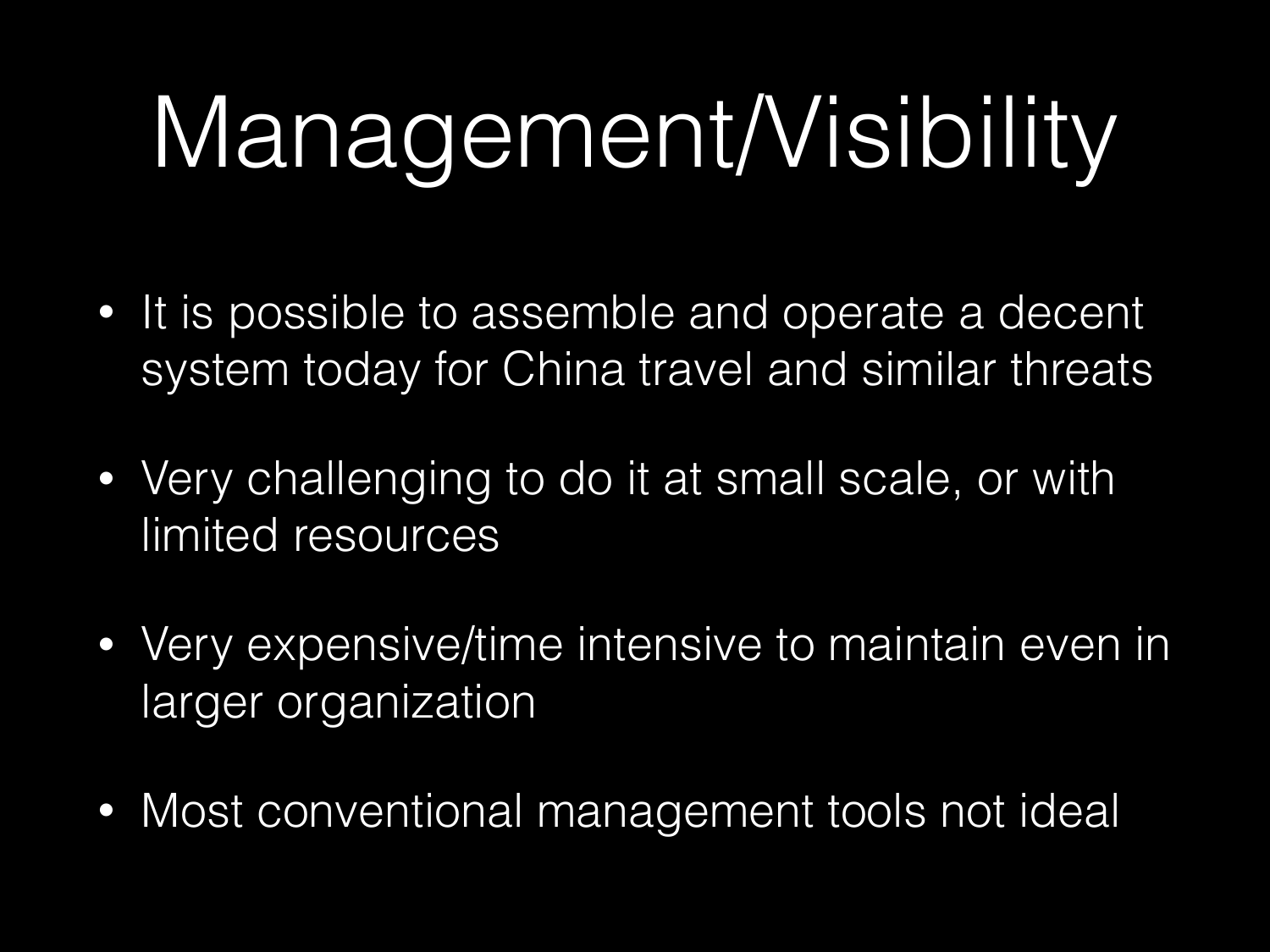### Sales pitch to activists

- Full rights as close to the border as possible
- Push governments to treat visitors well
- Publicize abuses at the border or against visitors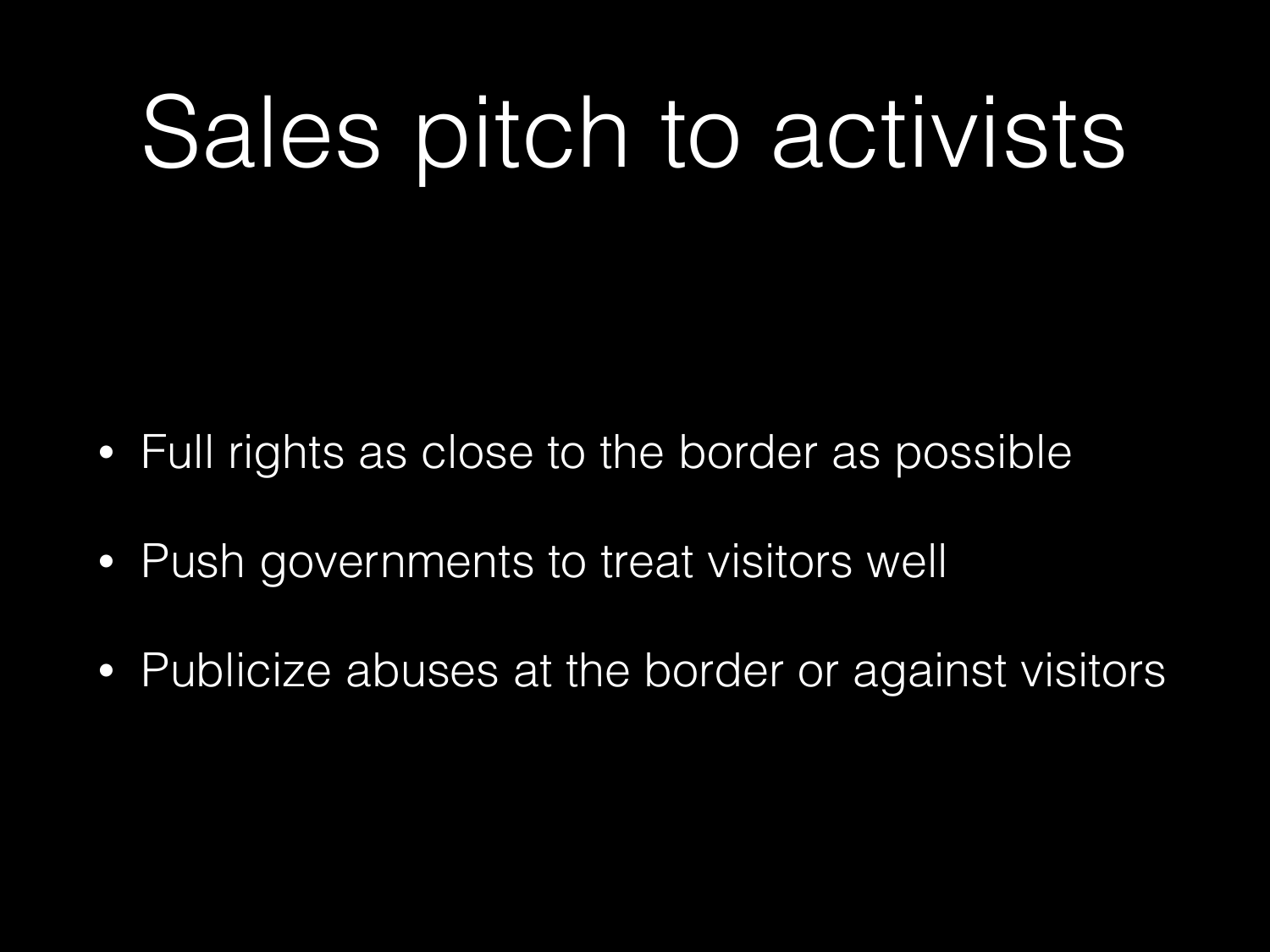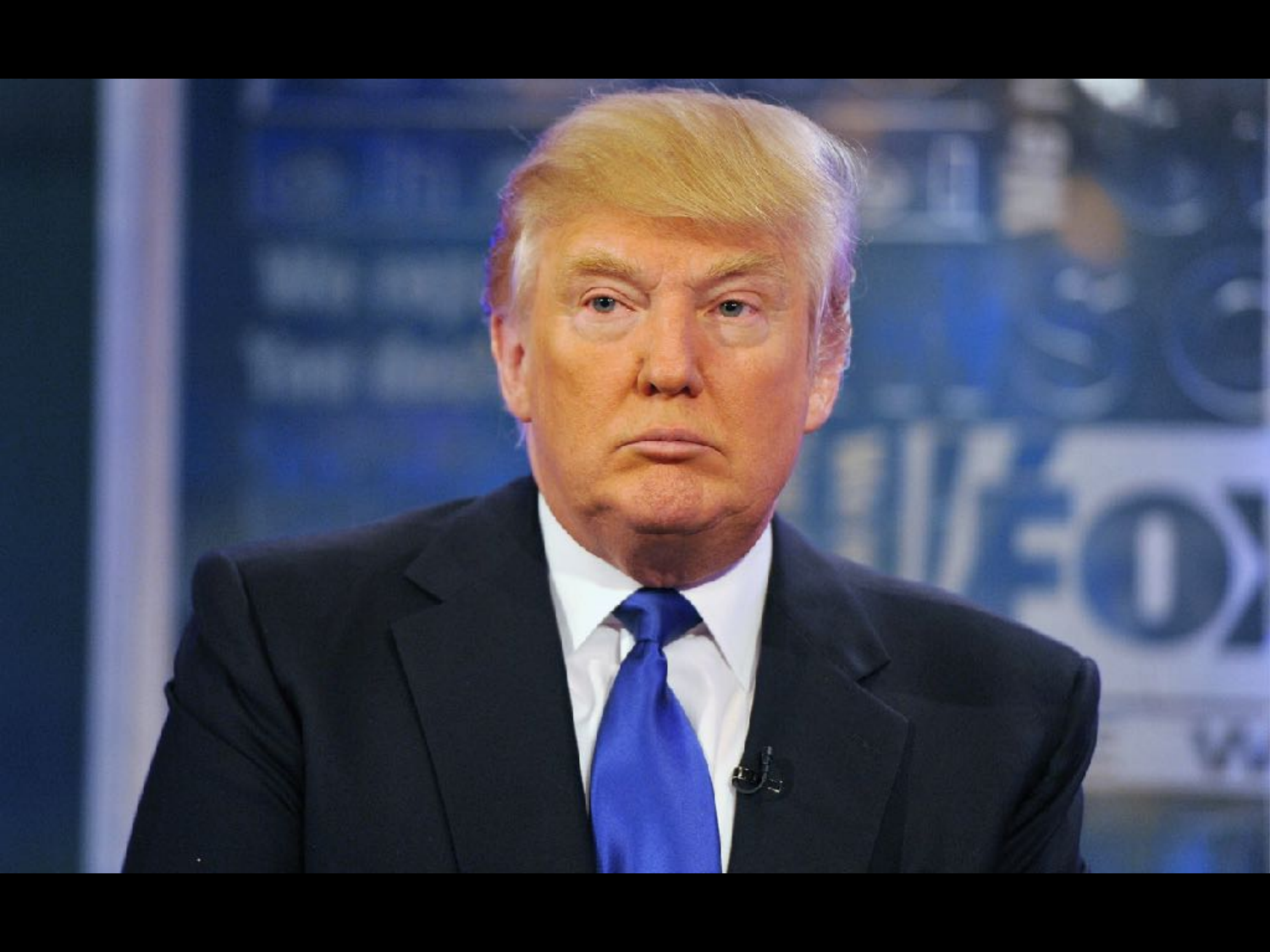### Conclusion

- Happy to talk about specific travel needs, especially for organizations with multiple users, history of being targeted
- Putting together centralized links to best practices for various applications and platforms
- Anyone interested in the "R&D areas" please get in touch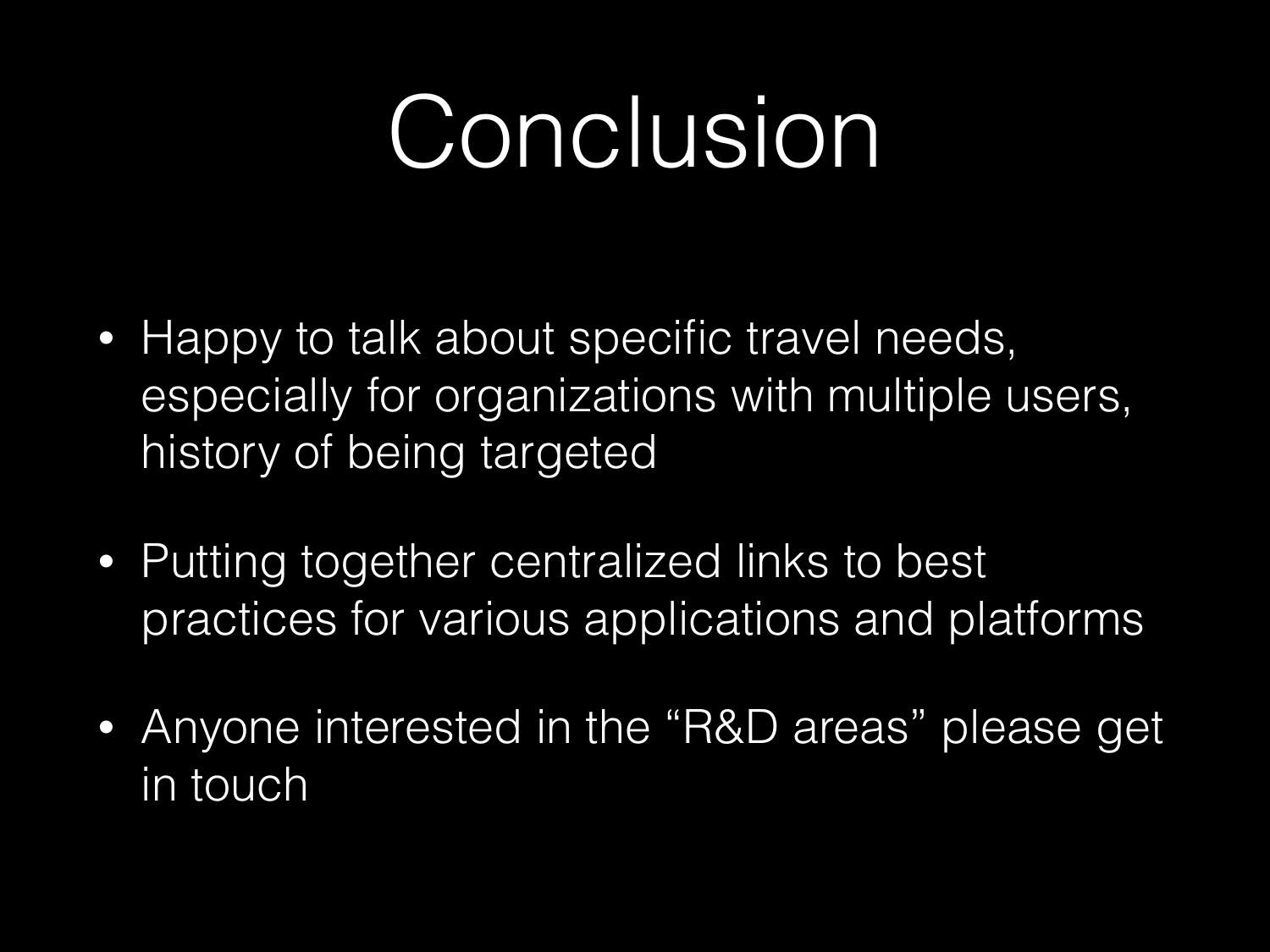## How the US has changed

- Donald Trump's election in November 2016
- Travel bans against certain origin countries
- Laptop bans in cabins of certain flights
- General heightened suspicion and distrust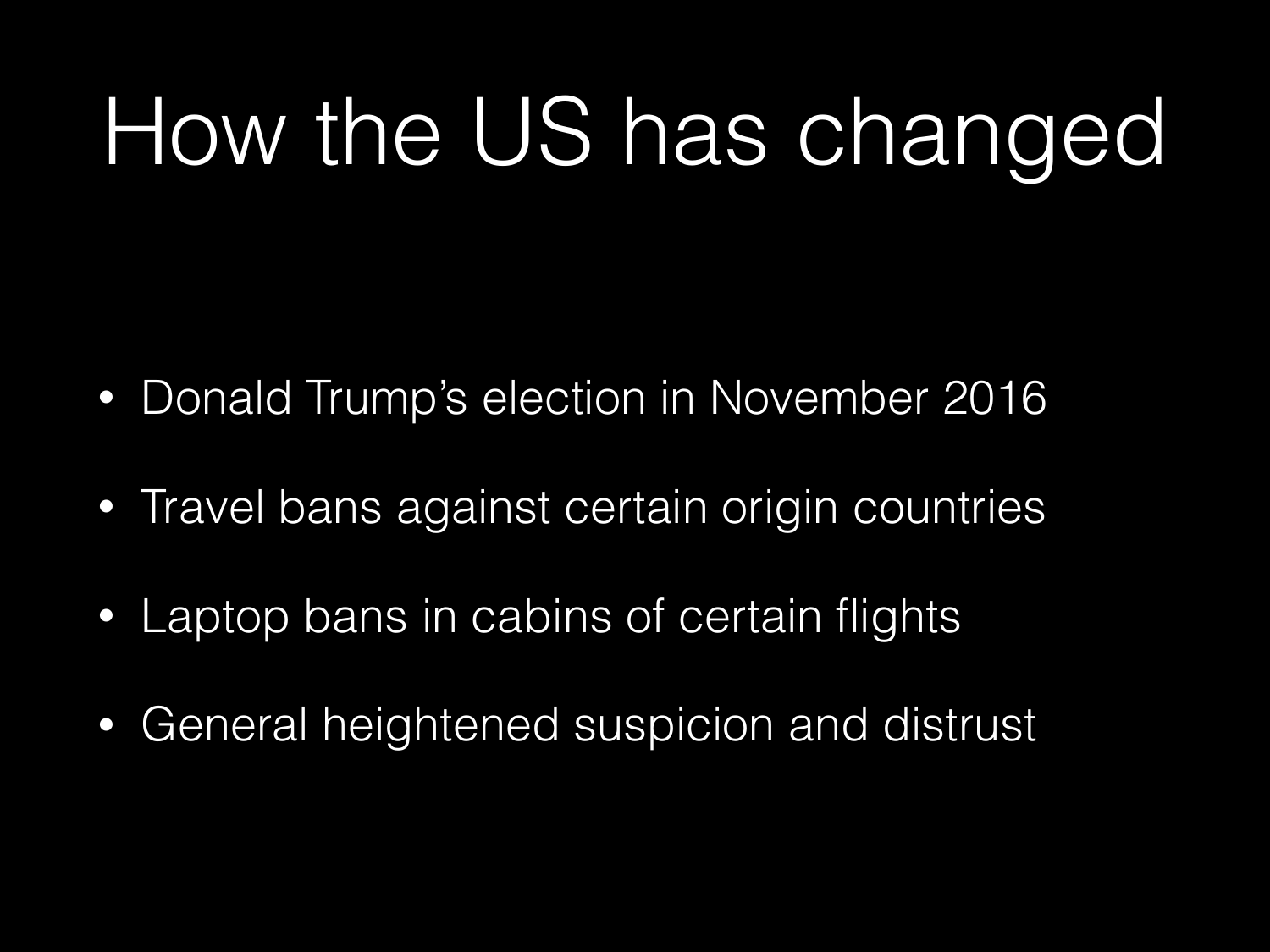#### Good news about US travel

- Media remains very active
- Legal challenges ongoing
- Lots of activist and industry attention
- On paper, legal protections remain very high